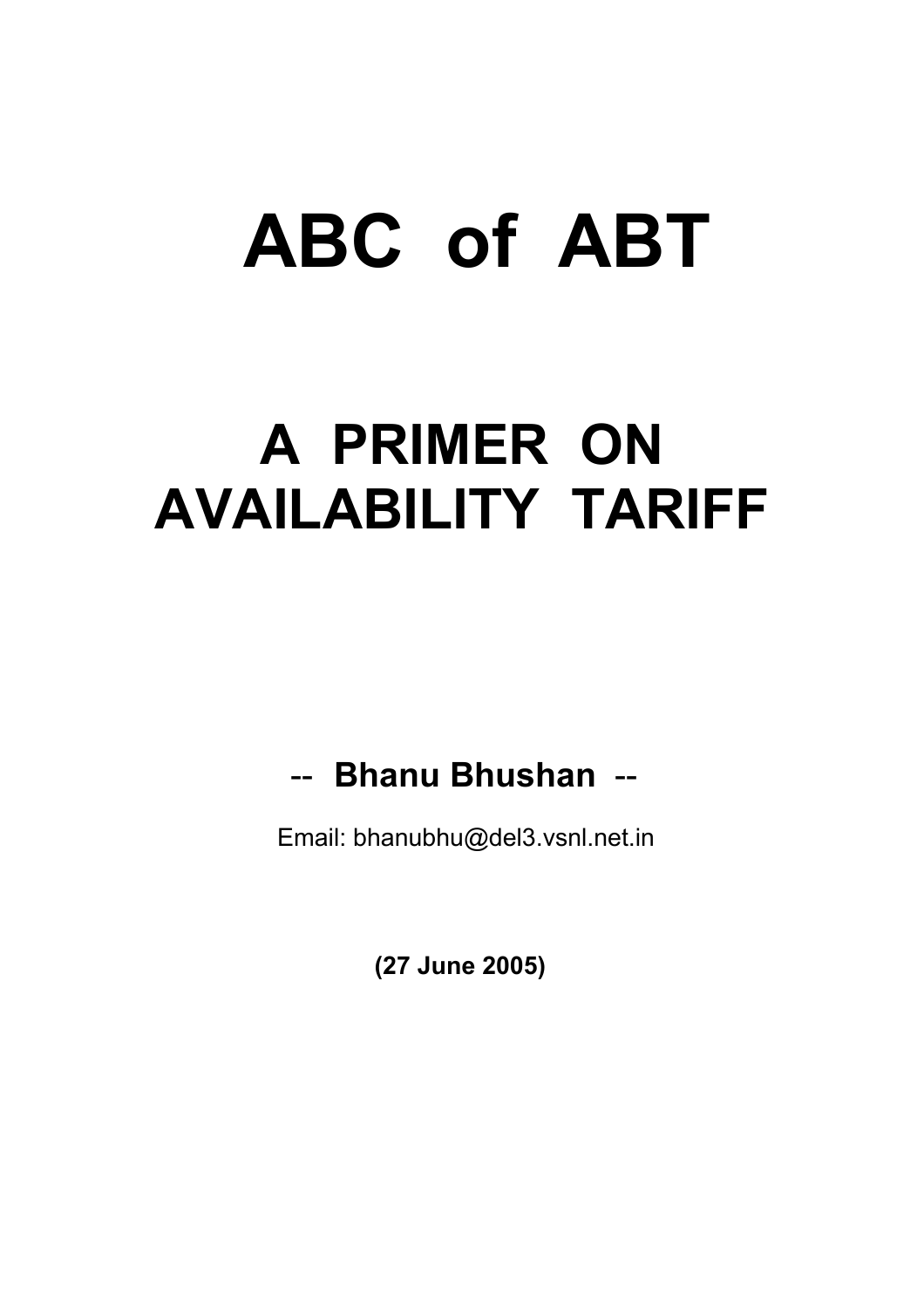May provided the matter is not altered. be freely copied, printed and distributed,

#### **CONTENTS**

| A. | - What is Availability Tariff<br>How do the beneficiaries share the payments<br>How does the mechanism work<br>Why was Availability Tariff necessary<br>- How does it benefit everyone | 3  |
|----|----------------------------------------------------------------------------------------------------------------------------------------------------------------------------------------|----|
| В. | The Daily Scheduling Process                                                                                                                                                           | 8  |
| C. | Deviations from Schedule                                                                                                                                                               | 10 |
| D. | A Simple Trading Opportunity                                                                                                                                                           | 13 |
| Е. | U.I. Rate vs. System Marginal Cost                                                                                                                                                     | 16 |
| F. | Trading of States' Surplus Generation                                                                                                                                                  | 20 |
| G. | Expectations from Central Stations                                                                                                                                                     | 22 |
| Н. | Guidance for State Load Dispatch Centres                                                                                                                                               | 27 |
| I. | Optimum Utilization of Intra - State Resources                                                                                                                                         | 31 |
| J. | Open Access, Wheeling and Energy Banking.                                                                                                                                              | 34 |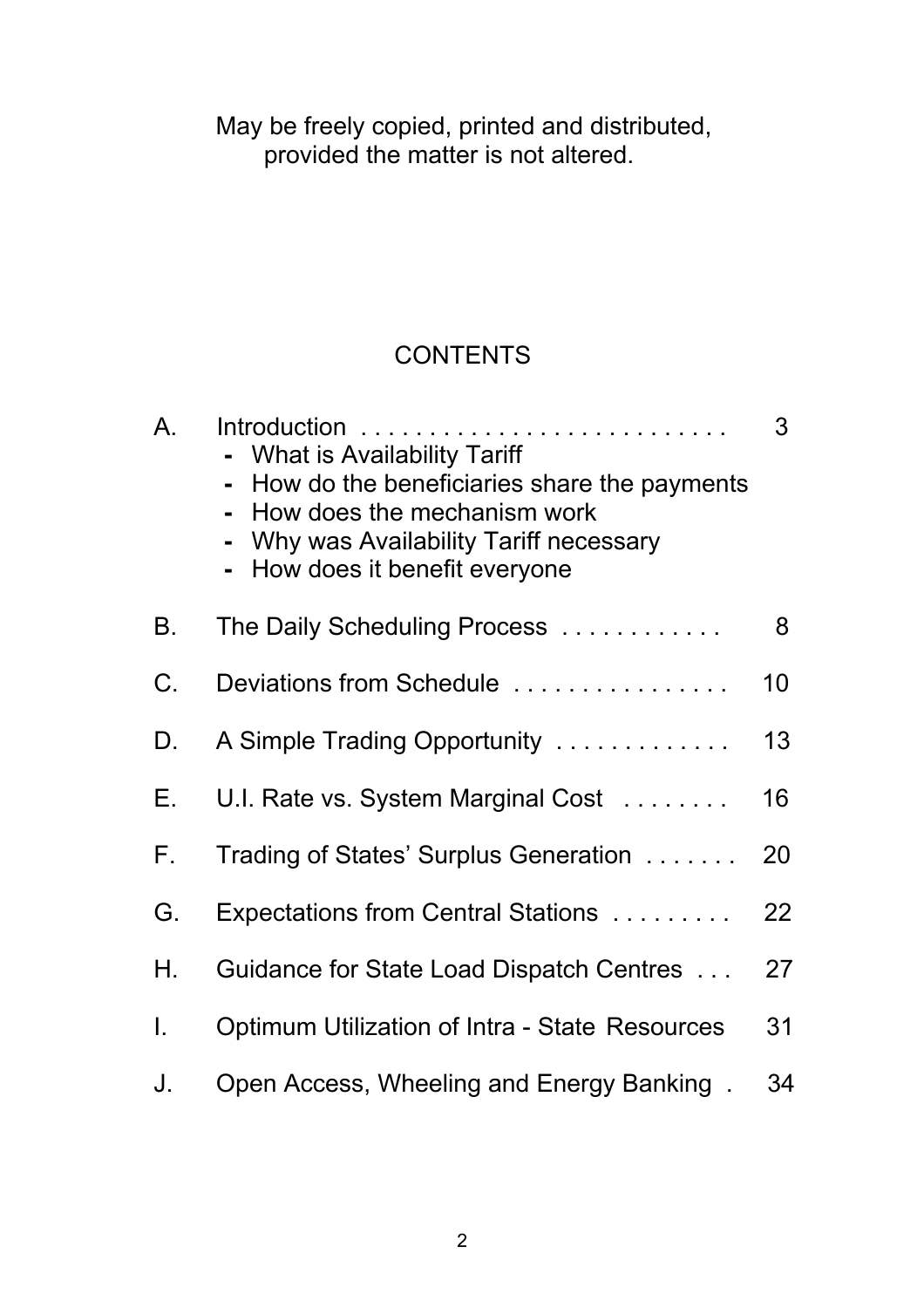## **A** INTRODUCTION



#### What is Availability Tariff

The term Availability Tariff, particularly in the Indian context, stands for a rational tariff structure for power supply from generating stations, on a contracted basis. The power plants have fixed and variable costs. The fixed cost elements are interest on loan, return on equity, depreciation, O&M expenses, insurance, taxes and interest on working capital. The variable cost comprises of the fuel cost, i.e., coal and oil in case of thermal plants and nuclear fuel in case of nuclear plants. In the Availability Tariff mechanism, the fixed and variable cost components are treated separately. The payment of fixed cost to the generating company is linked to availability of the plant, that is, its capability to deliver MWs on a day-by-day basis. The total amount payable to the generating company over a year towards the fixed cost depends on the average availability (MW delivering capability) of the plant over the year. In case the average actually achieved over the year is higher than the specified norm for plant availability, the generating company gets a higher payment. In case the average availability achieved is lower, the payment is also lower. Hence the name 'Availability Tariff'. This is the first component of Availability Tariff, and is termed 'capacity charge'.

The second component of Availability Tariff is the 'energy charge', which comprises of the variable cost (i.e., fuel cost) of the power plant for generating energy as per the given schedule for the day. It may specifically be noted that energy charge (at the specified plant-specific rate) is not based on actual generation and plant output, but on scheduled generation. In case there are deviations from the schedule (e.g., if a power plant delivers 600 MW while it was scheduled to supply only 500 MW), the energy charge payment would still be for the scheduled generation (500 MW), and the excess generation (100 MW) would get paid for at a rate dependent on the system conditions prevailing at the time. If the grid has surplus power at the time and frequency is above 50.0 cycles, the rate would be lower. If the excess generation takes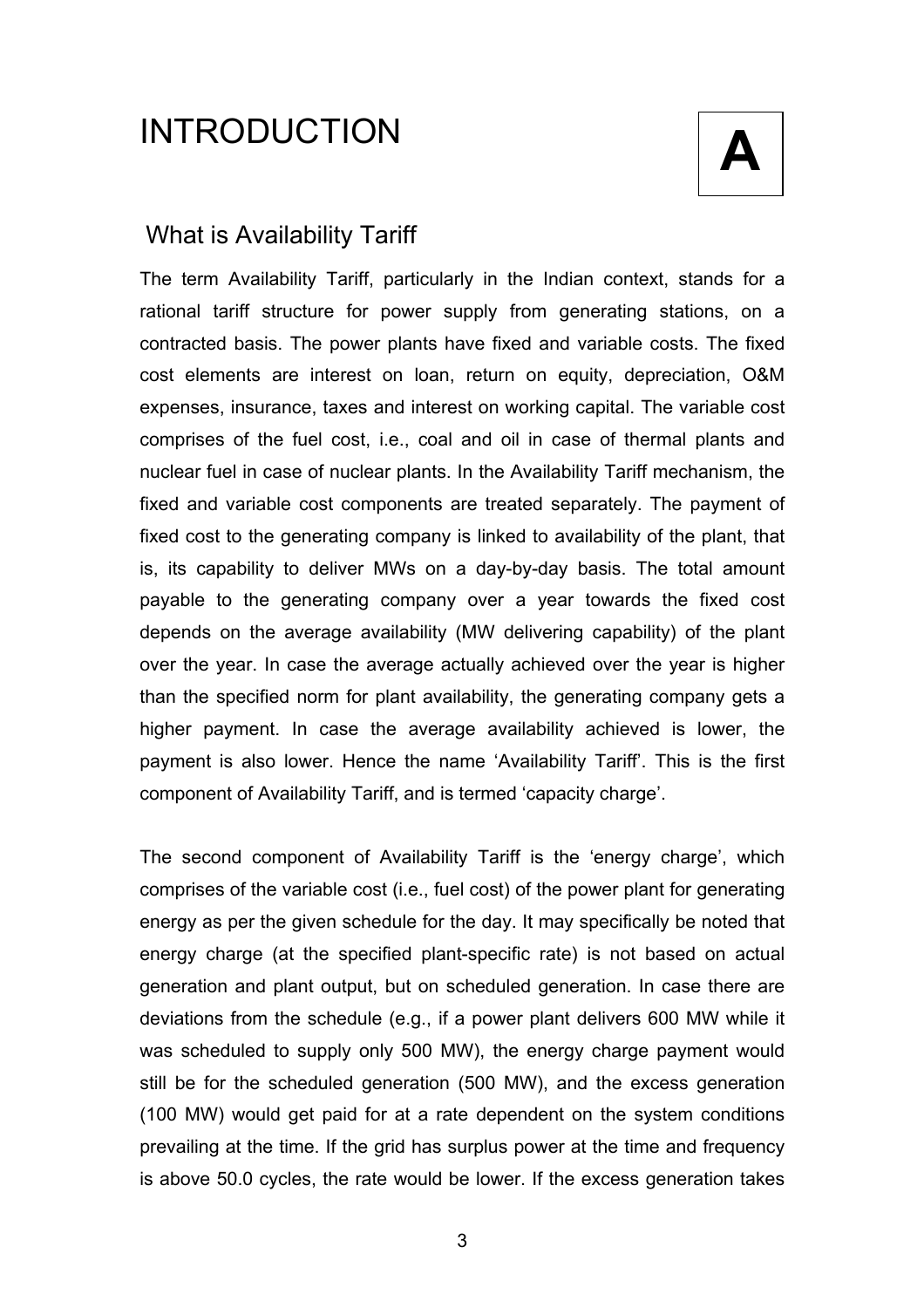place at the time of generation shortage in the system (in which condition the frequency would be below 50.0 cycles), the payment for extra generation would be at a higher rate.

To recapitulate, the Indian version of Availability Tariff comprises of three components: (a) capacity charge, towards reimbursement of the fixed cost of the plant, linked to the plant's declared capacity to supply MWs, (b) energy charge, to reimburse the fuel cost for scheduled generation, and (c) a payment for deviations from schedule, at a rate dependent on system conditions. The last component would be negative (indicating a payment by the generator for the deviation) in case the power plant is delivering less power than scheduled.

#### How do the beneficiaries share the payments

The Central generating stations in different regions of the country have various States of the Region as their specified beneficiaries or bulk consumers. The latter have shares in these plants calculated according to Gadgil formula, and duly notified by the Ministry of Power. The beneficiaries have to pay the capacity charge for these plants in proportion to their share in the respective plants. This payment is dependent on the declared output capability of the plant for the day and the beneficiary's percentage share in that plant, and not on power / energy intended to be drawn or actually drawn by the beneficiary from the Central station.

The energy charge to be paid by a beneficiary to a Central station for a particular day would be the fuel cost for the energy scheduled to be supplied from the power plant to the beneficiary during the day. In addition, if a beneficiary draws more power from the regional grid than what is totally scheduled to be supplied to him from the various Central generating stations at a particular time, he has to pay for the excess drawal at a rate dependent on the system conditions, the rate being lower if the frequency is high, and being higher if the frequency is low.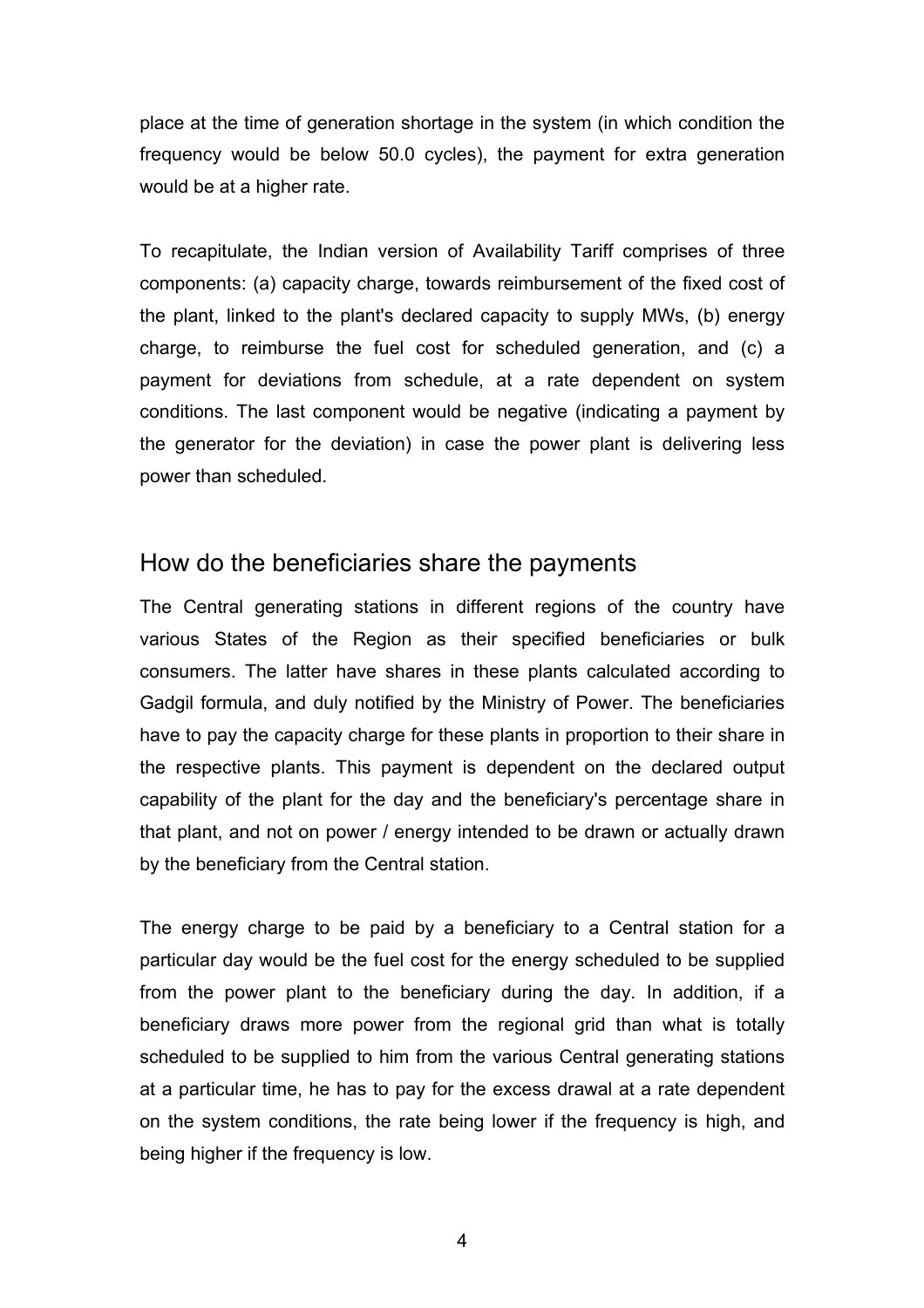#### How does the mechanism work

The process starts with the Central generating stations in the region declaring their expected output capability for the next day to the Regional Load Dispatch Centre (RLDC). The RLDC breaks up and tabulates these output capability declarations as per the beneficiaries' plant-wise shares and conveys their entitlements to State Load Dispatch Centres (SLDCs). The latter then carry out an exercise to see how best they can meet the load of their consumers over the day, from their own generating stations, along with their entitlement in the Central stations. They also take into account the irrigation release requirements and load curtailment etc. that they propose in their respective areas. The SLDCs then convey to the RLDC their schedule of power drawal from the Central stations (limited to their entitlement for the day). The RLDC aggregates these requisitions and determines the dispatch schedules for the Central generating stations and the drawal schedules for the beneficiaries duly incorporating any bilateral agreements and adjusting for transmission losses. These schedules are then issued by the RLDC to all concerned and become the operational as well as commercial datum. However, in case of contingencies, Central stations can prospectively revise the output capability declaration, beneficiaries can prospectively revise requisitions, and the schedules are correspondingly revised by RLDC.

While the schedules so finalized become the operational datum, and the regional constituents are expected to regulate their generation and consumer load in a way that the actual generation and drawls generally follow these schedules, deviations are allowed as long as they do not endanger the system security. The schedules are also used for determination of the amounts payable as energy charges, as described earlier. Deviations from schedules are determined in 15-minute time blocks through special metering, and these deviations are priced depending on frequency. As long as the actual generation/drawal is equal to the given schedule, payment on account of the third component of Availability Tariff is zero. In case of under-drawal, a beneficiary is paid back to that extent according to the frequency dependent rate specified for deviations from schedule.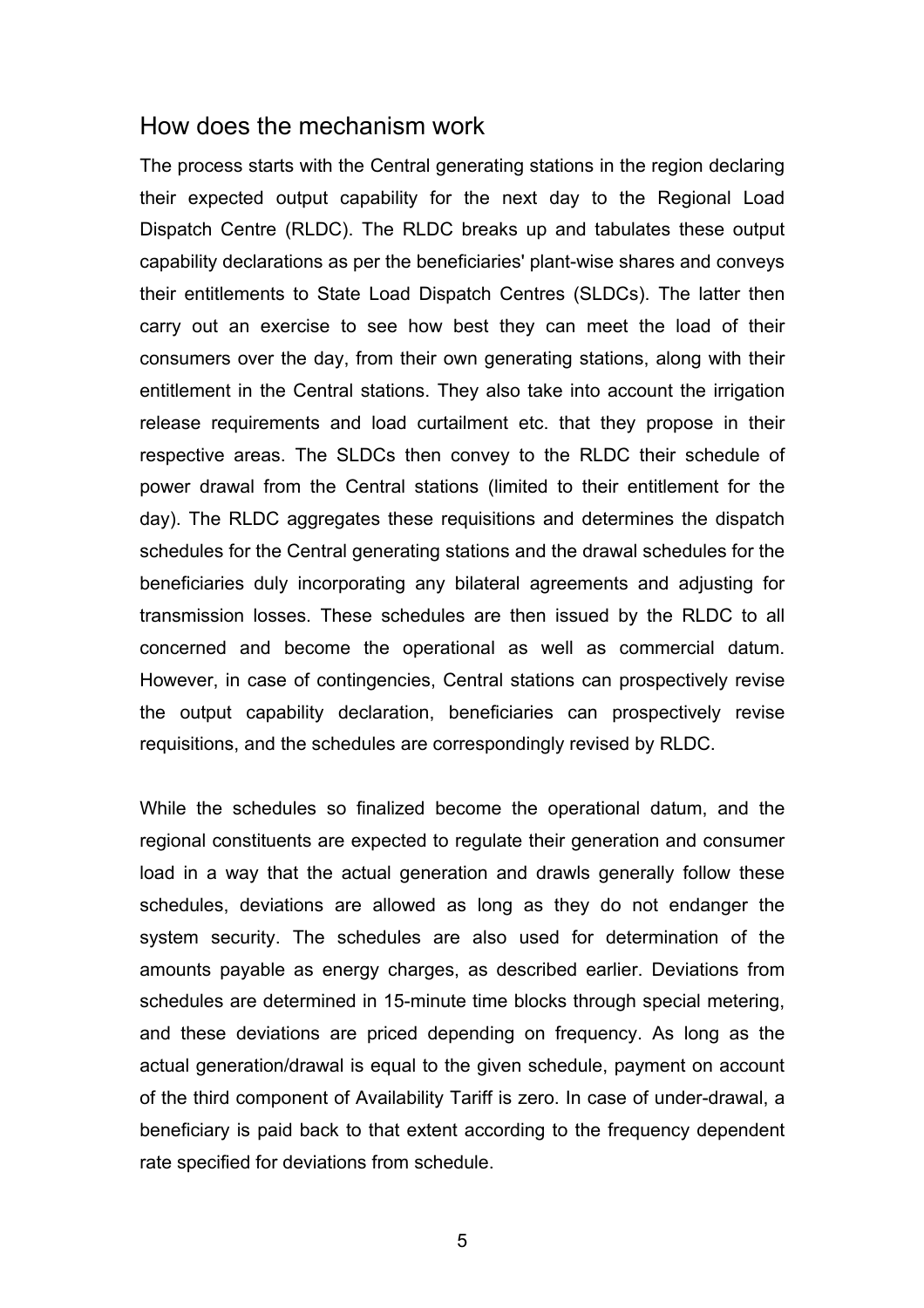#### Why was Availability Tariff necessary

Prior to the introduction of Availability Tariff, the regional grids had been operating in a very undisciplined and haphazard manner. There were large deviations in frequency from the rated frequency of 50.0 cycles per second (Hz). Low frequency situations result when the total generation available in the grid is less than the total consumer load. These can be curtailed by enhancing generation and/or curtailing consumer load. High frequency is a result of insufficient backing down of generation when the total consumer load has fallen during off-peak hours. The earlier tariff mechanisms did not provide any incentive for either backing down generation during off-peak hours or for reducing consumer load / enhancing generation during peak-load hours. In fact, it was profitable to go on generating at a high level even when the consumer demand had come down. In other words, the earlier tariff mechanisms encouraged grid indiscipline.

The Availability Tariff directly addresses these issues. Firstly, by giving incentives for enhancing output capability of power plants, it enables more consumer load to be met during peak load hours. Secondly, backing down during off-peak hours no longer results in financial loss to generating stations, and the earlier incentive for not backing down is neutralized. Thirdly, the shares of beneficiaries in the Central generating stations acquire a meaning, which was previously missing. The beneficiaries now have well-defined entitlements, and are able to draw power up to the specified limits at normal rates of the respective power plants. In case of over-drawal, they have to pay at a higher rate during peak load hours, which discourages them from overdrawing further. This payment then goes to beneficiaries who received less energy than was scheduled, and acts as an incentive/compensation for them.

#### How does it benefit everyone

The mechanism has dramatically streamlined the operation of regional grids in India. Firstly, through the system and procedure in place, constituents' schedules get determined as per their shares in Central stations, and they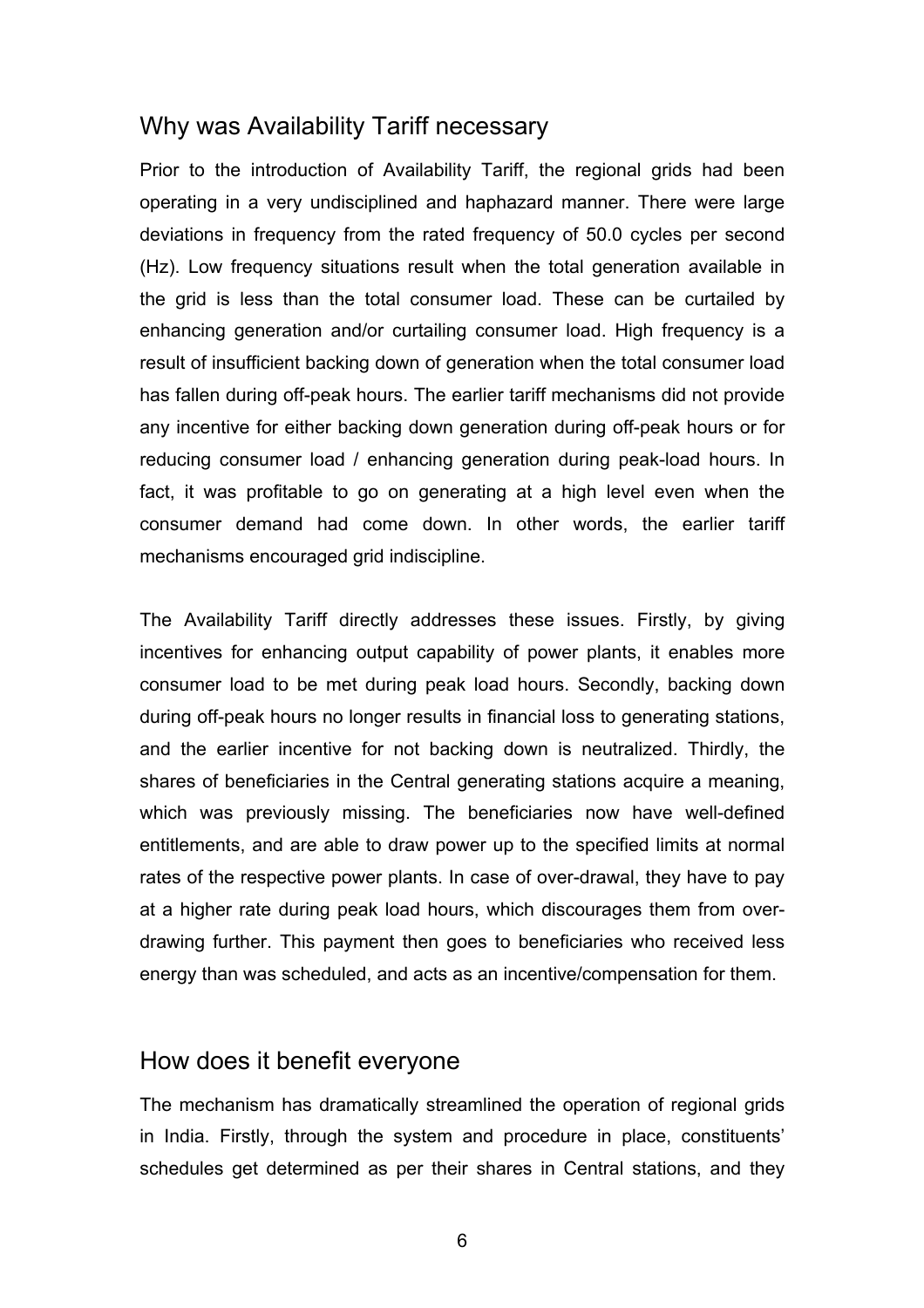clearly know the implications of deviating from these schedules. Any constituent which helps others by under-drawal from the regional grid in a deficit situation, gets compensated at a good price for the quantum of energy under-drawn. Secondly, the grid parameters, i.e., frequency and voltage, have improved, and equipment damage correspondingly reduced. During peak load hours, the frequency can be improved only by reducing drawls, and necessary incentives are provided in the mechanism for the same. High frequency situation on the other hand, is being checked by encouraging reduction in generation during off-peak hours. Thirdly, because of clear separation between fixed and variable charges, generation according to merit-order is encouraged and pithead stations do not have to back down normally. The overall generation cost accordingly comes down. Fourthly, a mechanism is established for harnessing captive and co-generation and for bilateral trading between the constituents. Lastly, Availability Tariff, by rewarding plant availability, enables more consumer load to be catered at any point of time.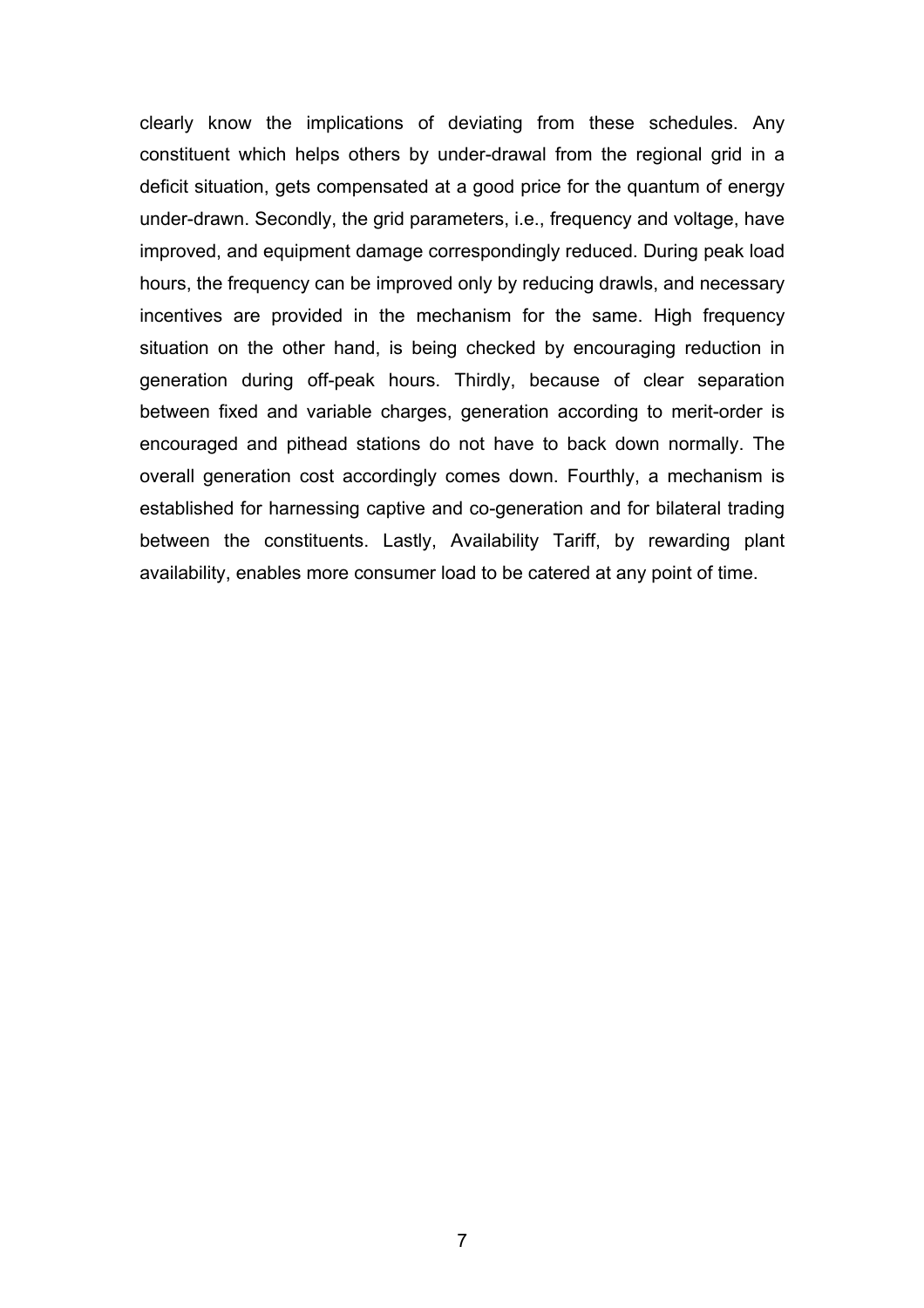## THE DAILY SCHEDULING PROCESS **B**



Suppose a 1000 MW Central coal-fired power station has three beneficiaries (States – A, B and C) with allocated shares of 30, 30 and 40% respectively. Suppose the station foresees a capability to deliver 900 MW (ex-bus) on the next day, and advises the same to the RLDC by 9 AM. The RLDC would break it up, and advise the three SLDCs by 10 AM that their entitlements in the Central station are 270, 270 and 360 MW respectively, for the next day. Entitlements in the other Central stations would also be advised by RLDC to the SLDCs similarly.

Simultaneously, the SLDCs would receive availability status from their intra - State stations as well. They would then carry out a detailed exercise as to how best to meet the expected consumer demand in their respective States over the 24 hours. For this, they would compare the variable costs of various intra - State power stations inter-se, and with energy charge rates of the Central stations, and also consider the irrigation release requirements vs. energy availability of the hydro-electric stations. After this exercise, the SLDCs will issue the dispatch schedules for the intra - State stations, and their requisition from the Central stations (restricted to the States' respective entitlements). Suppose States – A and B fully requisition their shares from the Central station under consideration (270 MW each, throughout the 24-hour period), while State – C requisitions 360 MW during the day time, but only 200 MW during the night hours.

Summation of the three requisitions would thus produce, for the Central generating station, the total dispatch schedule of 900 MW during the day time and 740 MW during the night hours, as illustrated in figure - 1. This would be issued by the RLDC by 5 PM, and would be effective from the following midnight (unless modified in the intervening hours). States – A, B and C shall pay capacity charge for the whole day corresponding to plant availability of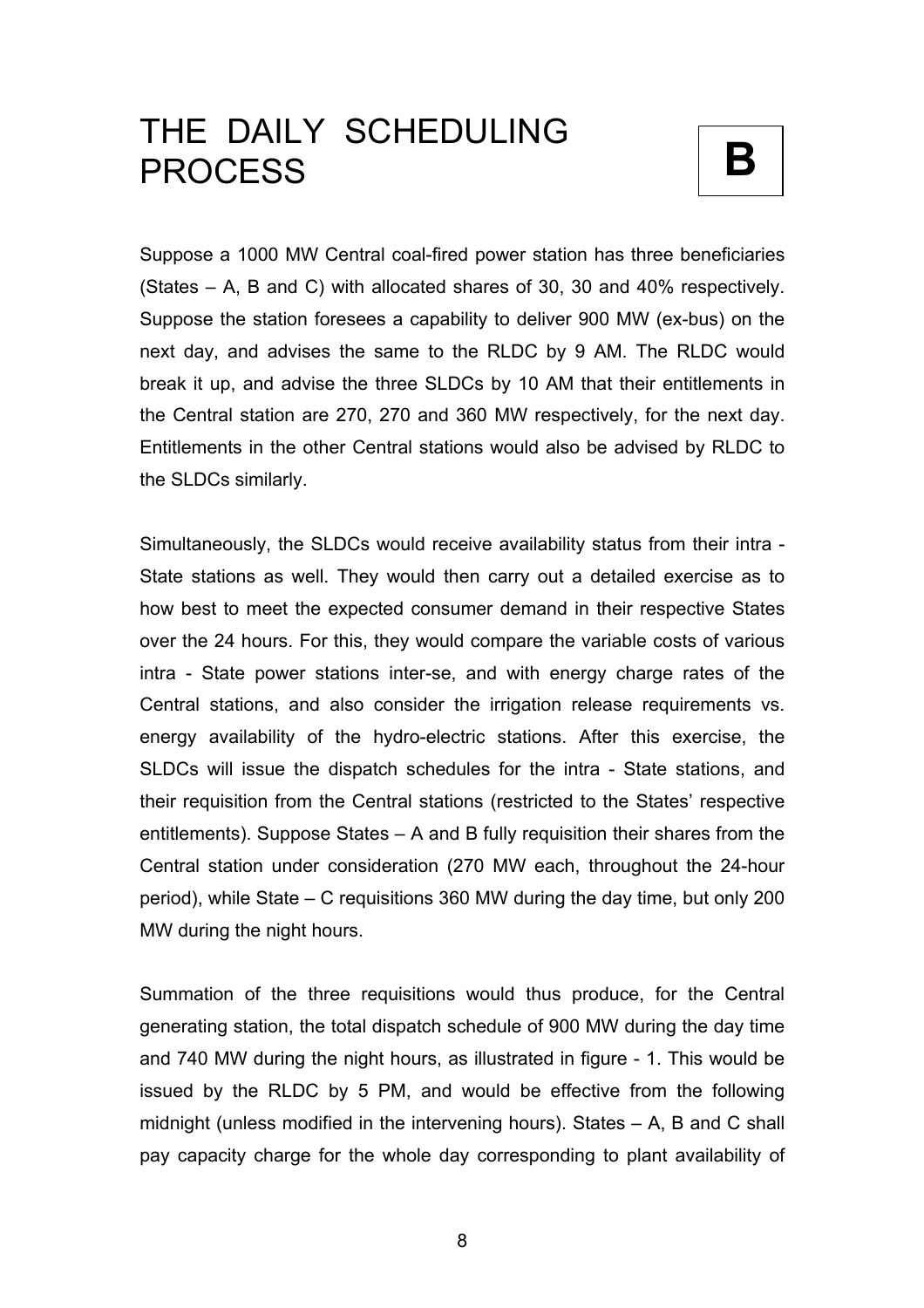270, 270 and 360 MW, and the generating station would get capacity charge corresponding to 900 MW. Energy charge payments by the three States would be for 270 x 24 MWh, 270 x 24 MWh, and (200 x 24 + 160 x 16) MWh of energy respectively, at the specified energy charge rate of the generating station.



Figure - 1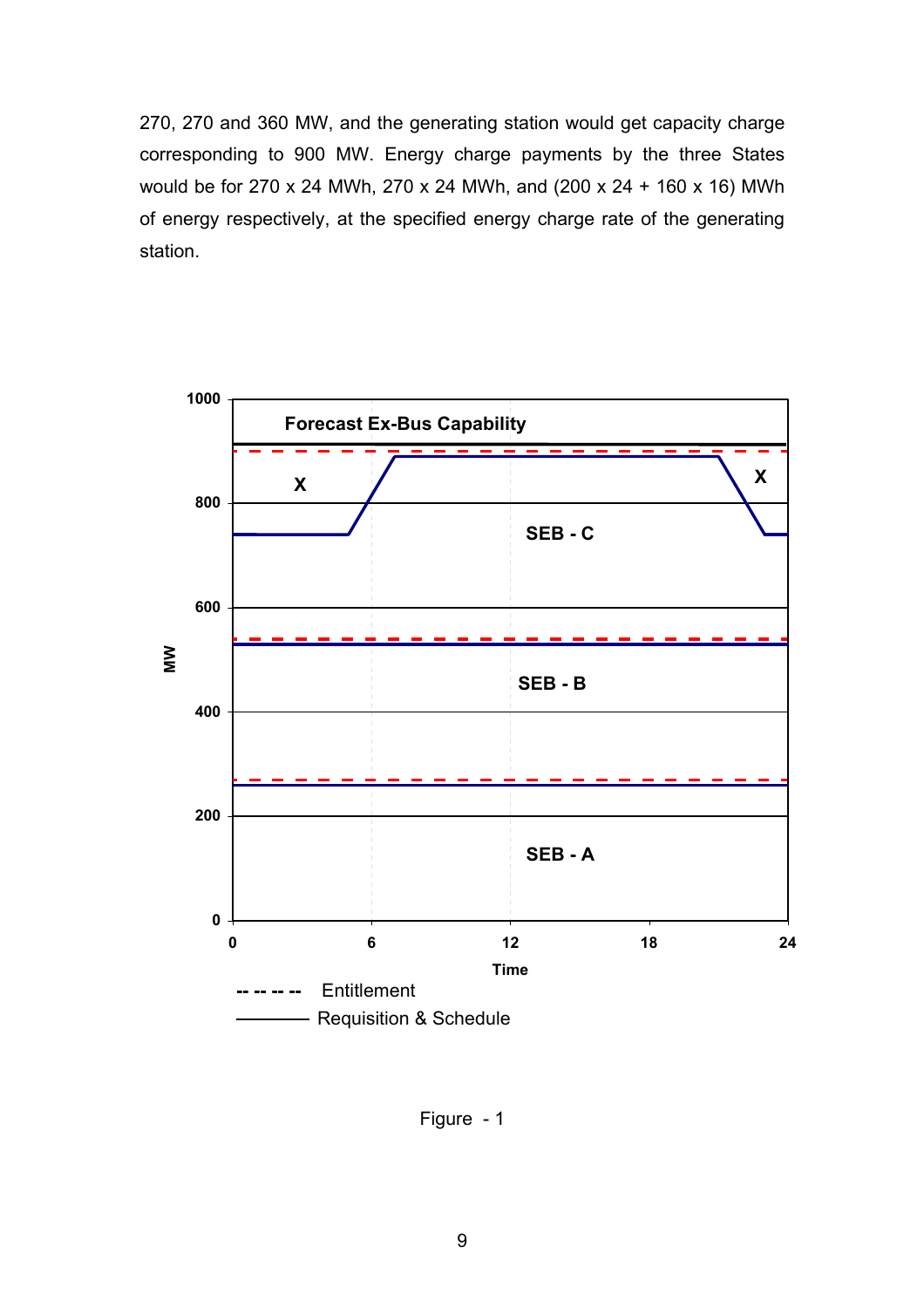### **C** DEVIATIONS FROM **SCHEDULE**

As mentioned earlier, the energy charge, at the specified energy charge rate of a generating station, is payable for the scheduled energy quantum. The energy actually supplied by the generating station may differ from what was scheduled. If actual energy supplied were higher than scheduled, the generating station would be entitled to receive a payment for the excess energy (the deviation from schedule, technically termed as Unscheduled Interchange (UI) in Availability Tariff terminology) at a rate dependent on frequency at that time. If the energy actually supplied is less than what is scheduled, the generating station shall have to pay back for the energy shortfall, at the same frequency - linked rate.

The relationship between the above UI rate and grid frequency, for the inter-State system, is specified by CERC. The present relationship, applicable from 1.10.2004, is shown in figure - 2. When the frequency is 50.5 Hz or higher, the UI rate is zero, which means that the generating station would not get any payment for the extra energy supplied. It would burn fuel for producing this extra energy, but would not get reimbursed for it at all. Conversely, if the actual energy supplied were less than scheduled energy, the generating station would still be paid for the scheduled energy (at its energy charge rate) without having to pay back anything for the energy shortfall. It would thus be able to save on fuel cost (for the energy not generated) and retain the energy charge as net saving. There is thus a strong commercial incentive to back down generation during high frequency situations, and help in containing the frequency rise.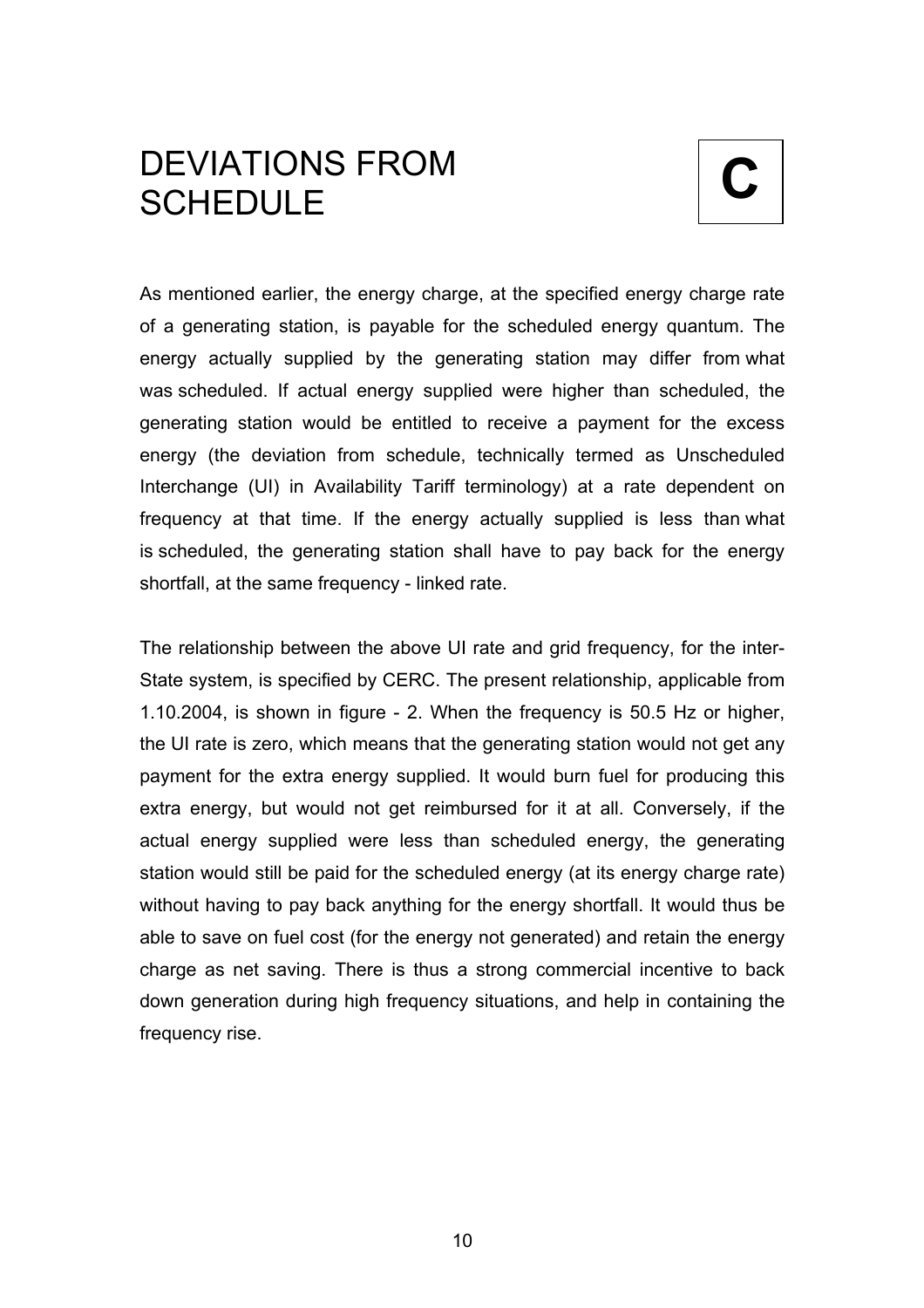

Figure – 2

On the other hand, when frequency goes down, the UI rate (for both oversupply and under-supply) ramps up, reaching a ceiling level of Rs. 5.70 per kWh at a frequency of 49.0 Hz. At a frequency of 49.5 Hz, the UI rate is Rs. 3.45 per kWh presently. Under this condition, any extra energy sent into the grid would get the generating station a UI payment at the rate of Rs. 3.45 per kWh. For any shortfall, the generating station shall have to pay back at the same rate. It would thus have a strong commercial incentive to maximize its generation during periods of such low frequency.

A similar scheme operates for the States (beneficiaries) as well. Any State drawing power in excess of its schedule has to pay for the excess energy at the same frequency - dependant rate. The high UI rate during low-frequency conditions would induce all States to reduce their drawal from the grid, by maximizing their own generation and/or by curtailing their consumer load. If a State draws less power than scheduled, it pays for scheduled energy quantum at the normal rate and gets paid back for energy not drawn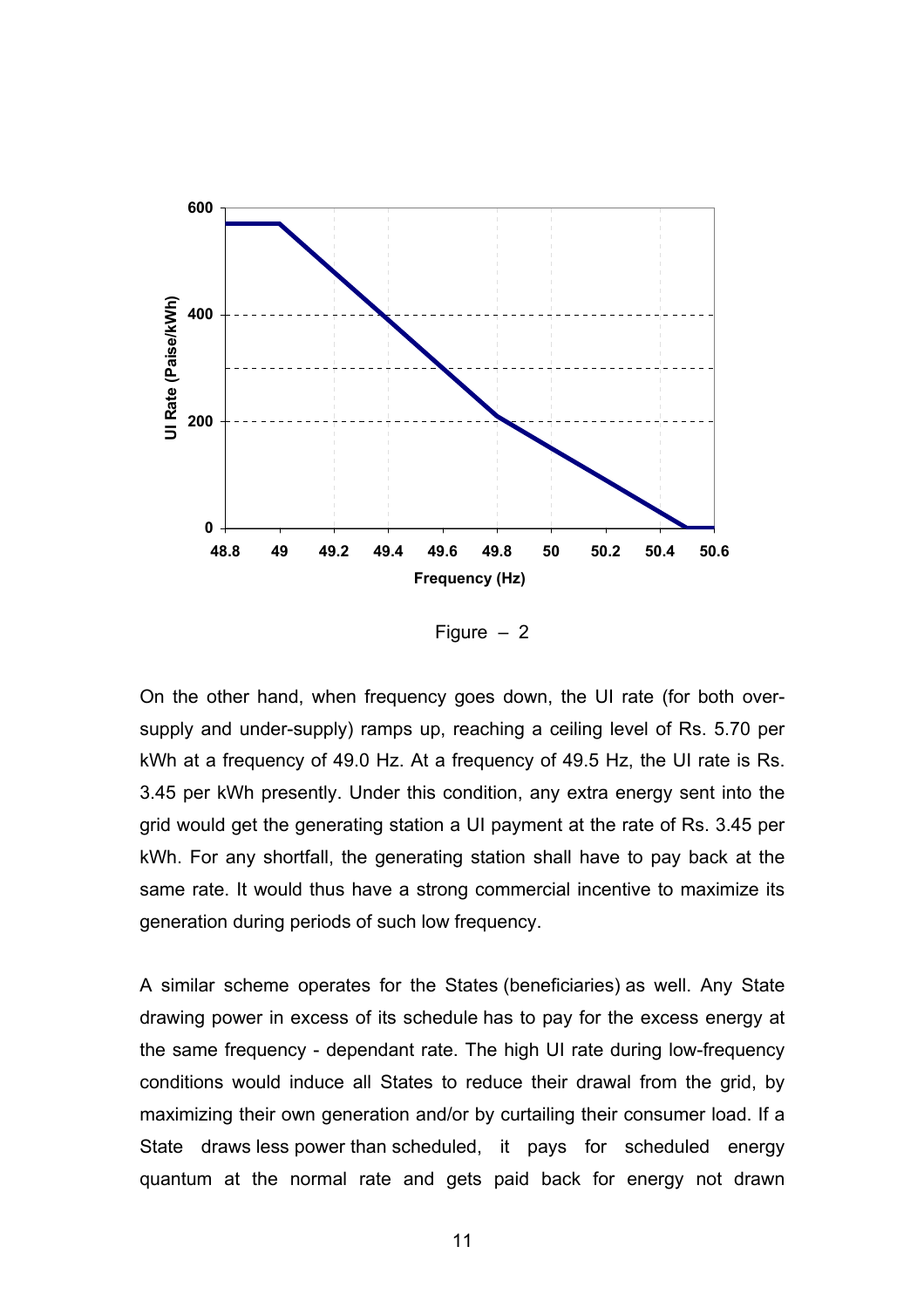at a much higher UI rate. On the other hand, during high-frequency conditions, a State can draw extra power at a low rate, and is thus encouraged to back down its own costlier generating stations. An underdrawal during high-frequency conditions means that the State pays for the scheduled power quantum unnecessarily. It should either reduce its schedule, or increase its drawal.

For the above purpose, the energy is metered in 15-minute time blocks, since frequency keeps changing (and the UI rate with it). The metered energy is then compared with the scheduled energy for that 15-minute time block, and the difference (+ or -) becomes the UI energy, as illustrated in figure - 3. The corresponding UI rate is determined by taking the average frequency for the same 15-minute time block into account.



Also, for each Central generating station and State, the actual energy has to be metered on a net basis, i.e., algebraic sum of energy metered on all its peripheral interconnection points, for every 15-minute time block. All UI payments are made into and from a regional UI pool account, operated by the concerned RLDC.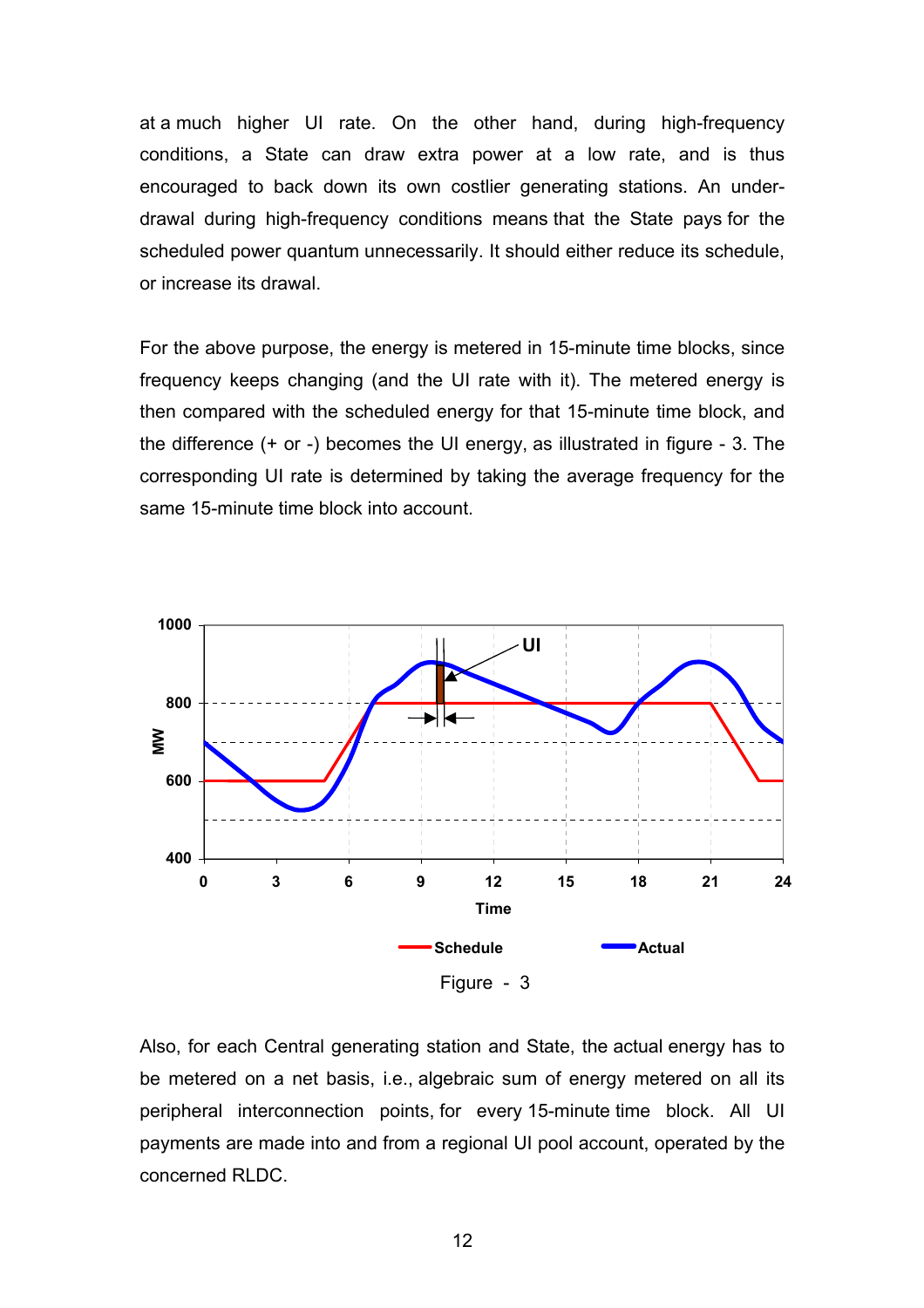### **D** A SIMPLE TRADING **OPPORTUNITY**



Let us now return to figure - 1. The two areas marked 'X' represent the offpeak hour capability of the Central generating station, which State - C has not requisitioned, although within its entitlement. This capability (160 MW) is now available with the Central station, and it has three options before it, as follows:

- i) Back down the station during off-peak hours, i.e., generate power only according to the schedule given by RLDC by aggregating the requisition of the three States. In this case, the station gets capacity charge for the day corresponding to its availability declaration (900 MW), and energy charge to fully recover its fuel cost for generating the scheduled quantum of energy during the day.
- ii) Find a buyer (other than State C) for the above off-peak surplus, and generate power adding the MW agreed to be taken by this buyer, to the aggregate schedule for States - A, B and C. As the station is already being paid capacity charge for 900 MW, it may not be too particular about further fixed cost recovery. As long as the energy sale rate agreed upon is higher than the fuel cost per kWh of the station, it would be financially beneficial for the station to enter into such a deal. It would also reduce the technical problems associated with backing down of the station and improve the station's efficiency. If time permits, the Central generating station may look around to find the party, which would pay the highest rate, and maximize its profit. (There is a mistaken belief that the generating station has to share the accruing profit with State - C. There is no such stipulation by CERC. The station is free to retain the whole profit accruing on this account).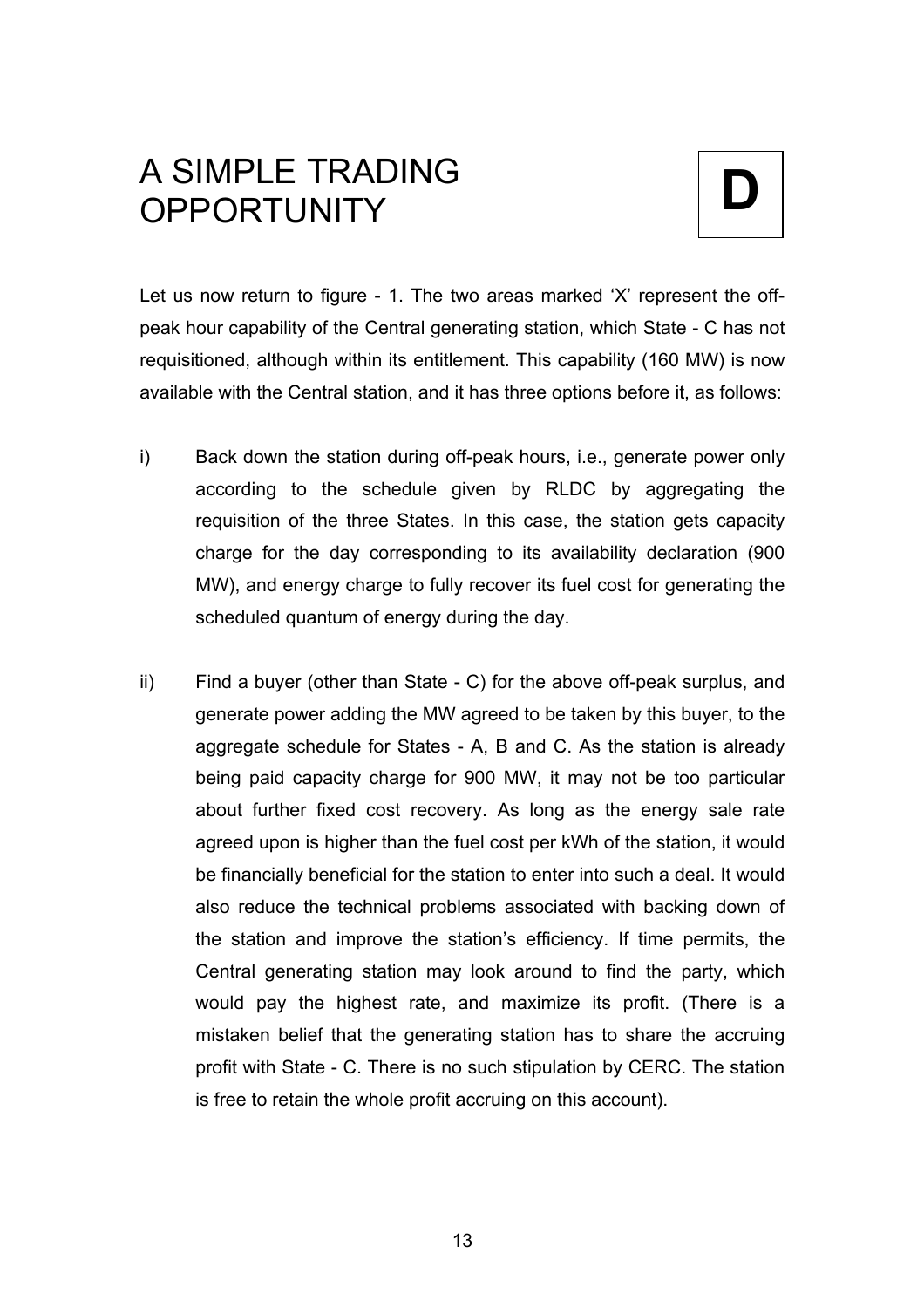iii) Instead of selling the off-peak surplus power through a bilateral agreement as described above, the station may accept the schedule given by the RLDC, but generate power to its full capability of 900 MW even during off-peak hours. The result would be an over-supply of 160 MW (as a deviation from schedule), for which the station would get paid from the regional UI pool account at the prevailing UI rate. In effect, it would be a sale to the regional pool, and would make financial sense as long as the prevailing UI rate is higher than the fuel cost per kWh of the station.

There is no restriction of any kind in this respect, and the Central generating stations are free to exercise any of these options from time to time, or even a combination. The only precaution the station needs to take, in the second option, is to ensure that its agreement with the off-peak surplus buyer has a provision for termination / reduction of supply at a very short notice. This may be required in case State - C, on the day of operation, suddenly reverts and asks for scheduling of its full entitlement, and the surplus capacity available with the Central station for such sale is no longer available. In other words, the agreement has to be non-firm or interruptible. Consequently, the price of this supply would be much lower than that for power supplied on a firm basis.

However, the above options for the generating station arise only in case a State has not requisitioned its full entitlement in the first place. In fact, the same three options are available to State - C, before they get passed on to the Central station, and are as follows:

- i) Requisition power from the Central station only as per its own requirement, and draw power as per the resulting schedule.
- ii) Requisition full entitlement of 360 MW from the Central station for the entire 24 - hour period, find a buyer for the off-peak surplus, and schedule a bilateral sale. This would make sense as long as the sale rate per kWh is more than the energy charge rate of the Central station.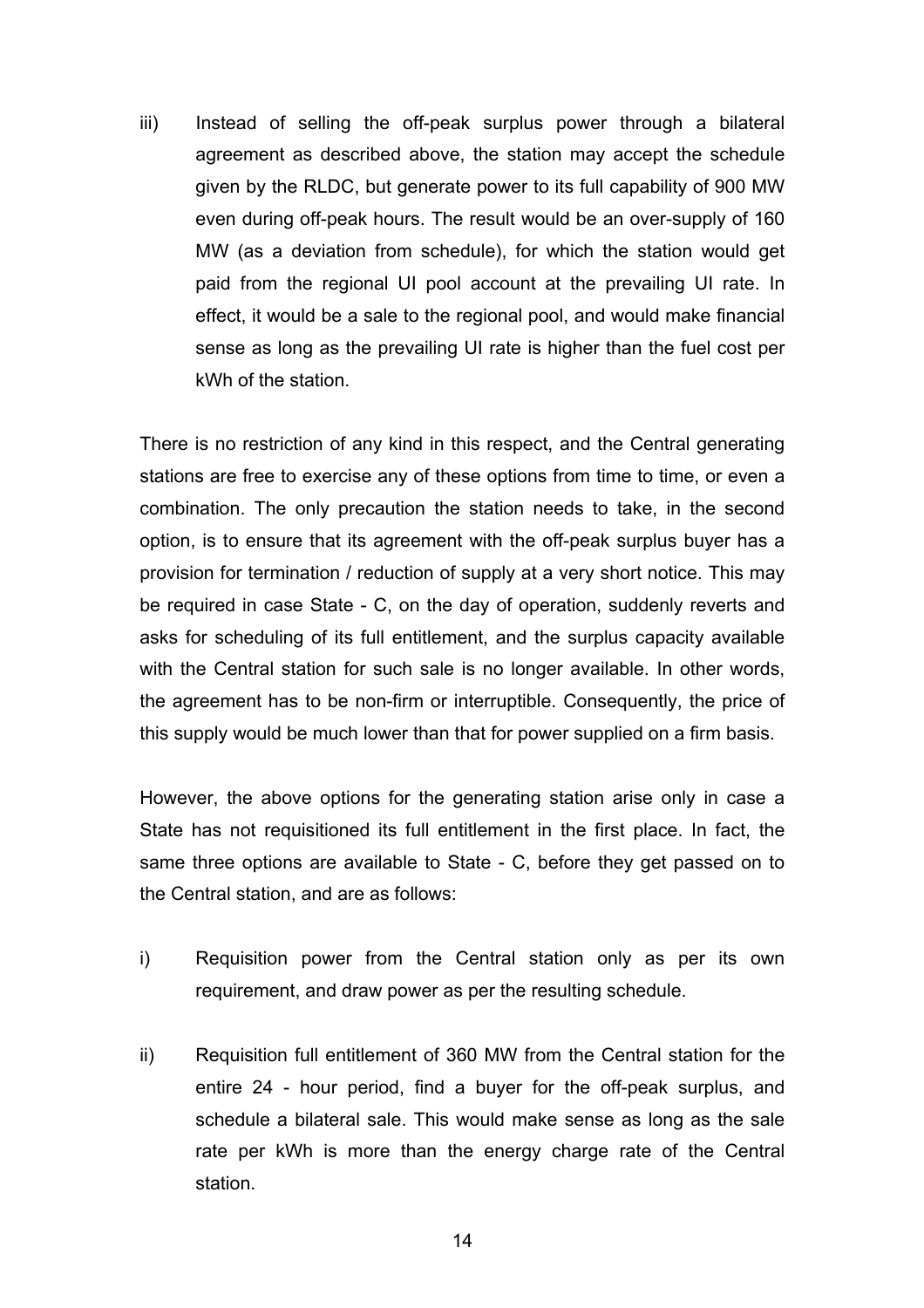iii) Requisition the full entitlement for the entire 24 - hour period, but draw power only according to its actual requirement (i.e., as per its requisition in figure - 1). In effect, this would be a pre-planned deviation from schedule for which State - C would get UI payment. All that State - C has to watch for and be vigilant about is that the UI rate during the off-peak hours remains above the energy charge rate of the Central station. In case the frequency rises and UI rate falls below the energy charge rate of the concerned Central station, State - C should reduce its requisition and thereby stop under-drawing.

Availability of various and similar options, both for the beneficiaries and for the generating companies, means that the mechanism is sound and equitable.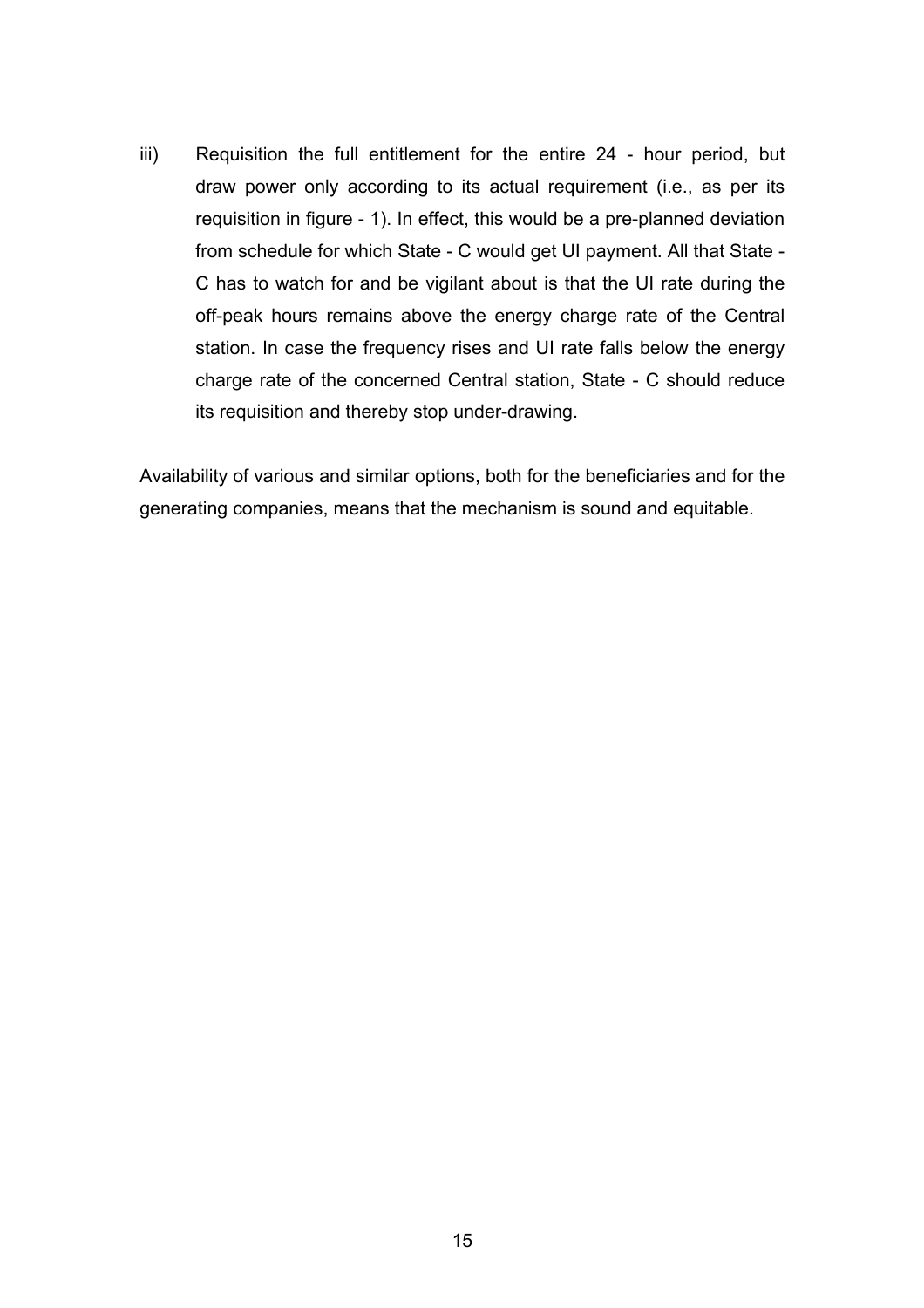## U.I. RATE vs. SYSTEM MARGINAL COST

UI rate is tightly linked to grid frequency. As the frequency is same all over an A.C. system, and can be readily seen through a simple frequency meter, it is easily possible to know the prevailing UI rate anywhere in the system, without the help of any communication system. With this on-line knowledge of the current UI rate, a State would know what it would have to pay for an extra MW that it may draw from the regional grid. It can readily compare this with the fuel cost it would save if generation were reduced by one MW at its own station, having the highest variable cost. If the UI rate is lower than the latter, it would be beneficial for the State to reduce its own generation and draw the replacement energy from the regional grid, till it has backed down all generation having a variable cost higher than the current UI rate. In the process, the State's marginal generation cost would move down, towards the prevailing UI rate.

Meanwhile, other States too would take a similar action in the same time frame, and total generation in the system would come down, resulting in a downward movement of frequency, and an upward movement of UI rate, till the attainment of a state of equilibrium wherein the marginal generation cost of every State would equal the UI rate.

On the other hand, if a State finds the UI rate to be higher than the variable cost of any of its partly loaded generating units at any time, it would be financially beneficial for the State to maximize the output of all such generating units and thereby reduce its drawal from the regional grid. The State would have an under-drawal, for which it would get paid a UI rate higher than its marginal generation cost.

With similar action being taken by other States as well, the frequency would tend to rise, and UI rate would decline correspondingly, till equilibrium is reached wherein the marginal generation cost of every State would equal the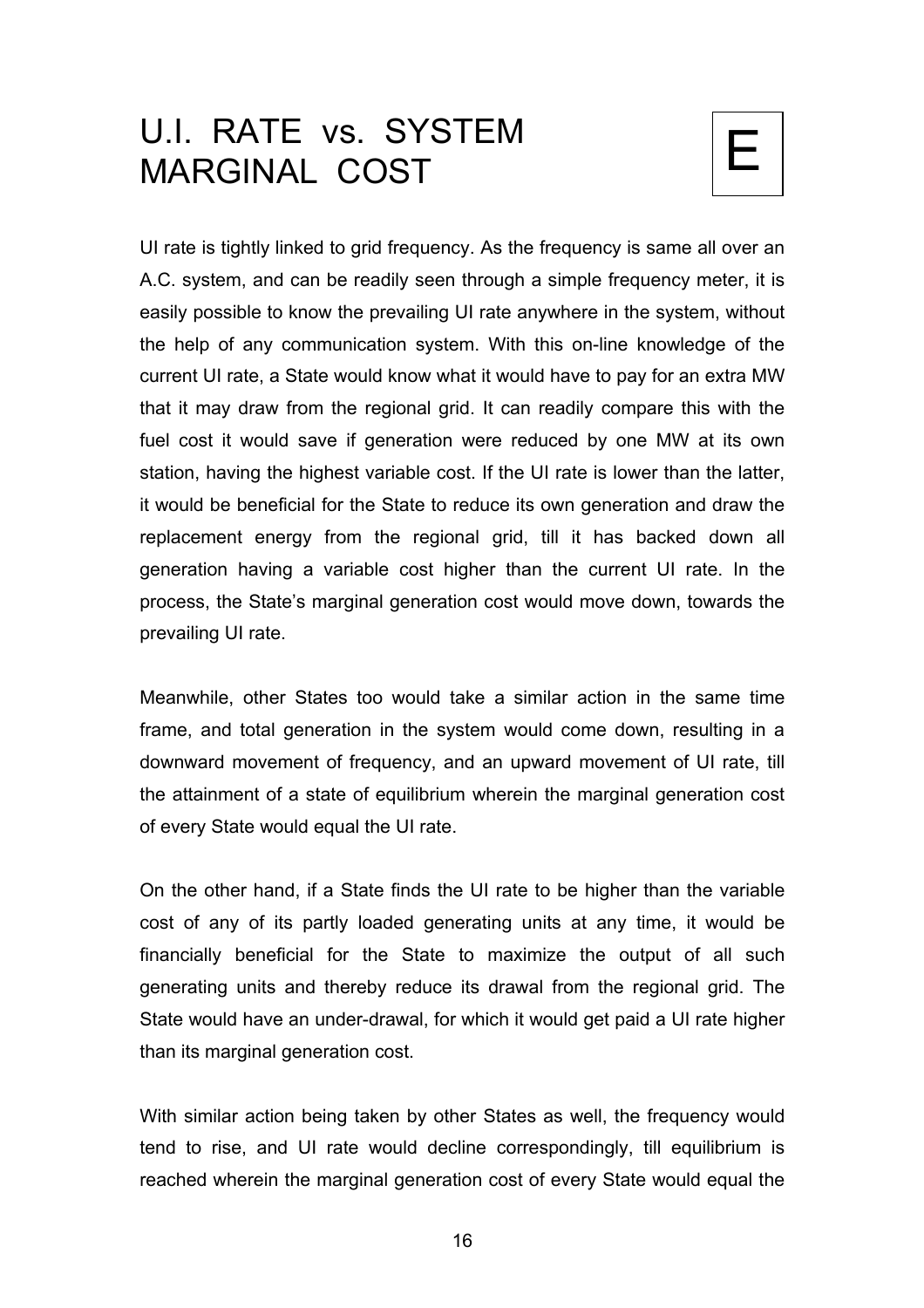UI rate. In other words, there would be perpetual movement of UI rate and the system marginal cost towards each other, leading to ultimate optimization in generation, on a region - wide basis.

There would be another fallout of the above. Depending on its variable cost, each generating unit would have a threshold frequency, i.e., the frequency at which the UI rate equals the variable cost of the generating unit. The output of the generating unit should be maximized as long as the grid frequency is below the threshold frequency, irrespective of the schedule given out by the RLDC / SLDC for the unit. And the unit should be backed down when grid frequency climbs up and exceeds the above threshold frequency, as shown in figure - 4. For a pit-head generating station having an ex - power plant variable cost of 90 paise/kWh, the threshold frequency, with the present UI rate – frequency relationship, shall be 50.2 Hz. For a load-centre thermal plant with a variable cost (ex - power plant) of 180 paise/kWh, the threshold frequency would be 49.9 Hz, as illustrated, and so on.



Figure - 4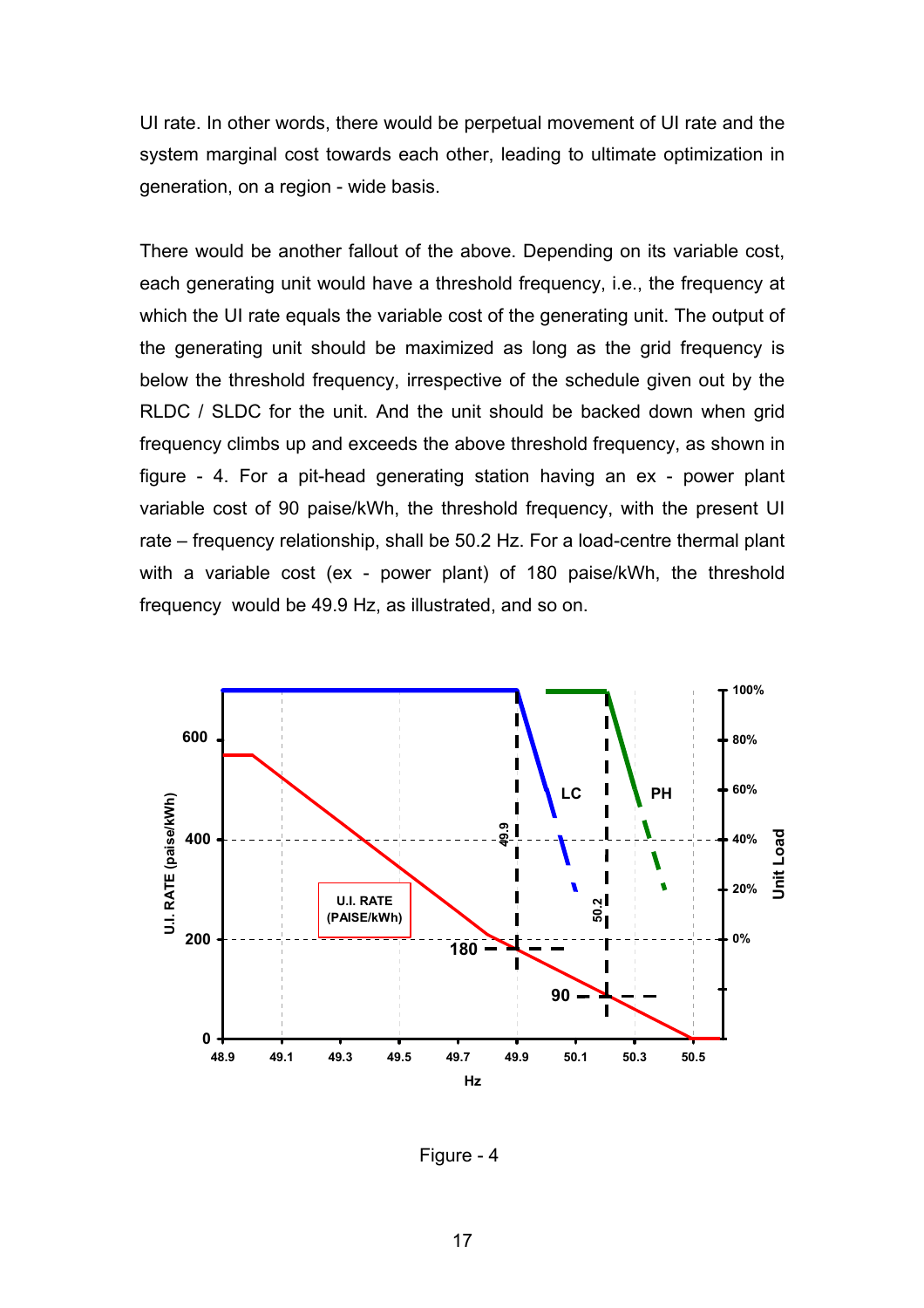As a consequence of this, the grid frequency would modulate over the 24 hour period. It would be 50.0 Hz when the system load can be met by the available generating units having a variable cost of up to 150 paise/kWh (generally the case in late night hours). It would be only 49.5 Hz when all generating units of variable cost up to about 350 paise/kWh have to be harnessed for meeting the system demand (during peak-load hours). In due course, a frequency pattern would emerge depending on the daily profile of total system load, and the generation mix. The corresponding UI rate profile shall reflect the daily pattern of system marginal cost. Typical patterns that may emerge (after effective implementation of free - governor mode of operation) are shown in figure - 5.



Figure  $-5$ 

As far as the hydro-electric units are concerned, their actual variable cost is zero, but their generation may be restricted depending on availability of water. As such, each hydro station would have an energy value in terms of the cost of energy (from other sources) it can replace. Hydro stations with a storage capacity should be run only during the peak-load hours, when their output can replace or supplement the costlier energy. Again, depending on the frequency pattern and availability of water, each hydro station can be assigned a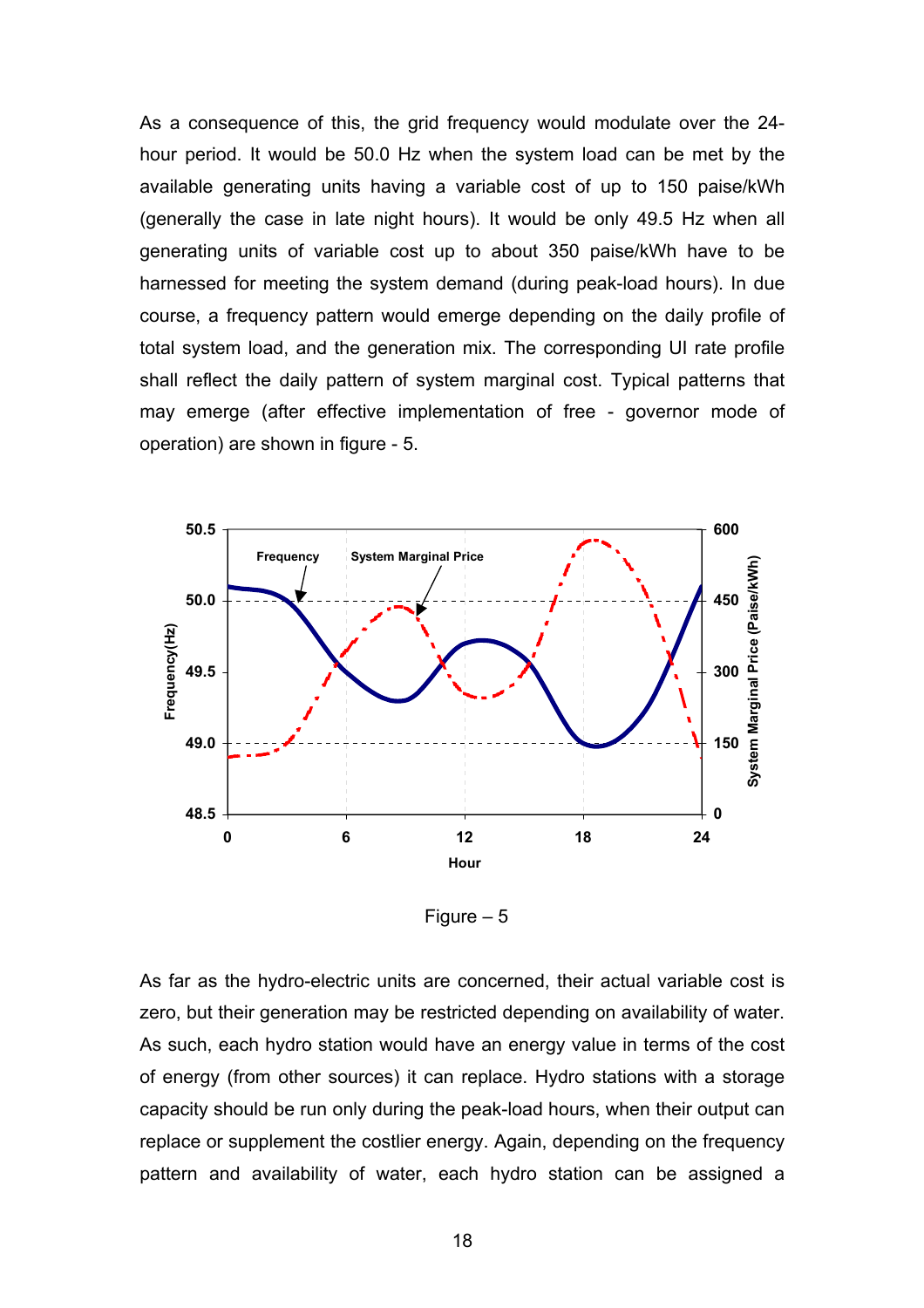threshold frequency. While the depleted hydro plants may have a threshold frequency in 49.0 – 49.2 Hz range, the over-flowing hydro stations may be assigned a threshold frequency of 50.5 Hz.

This would lead to a frequency - based dispatch of generating stations (typically as shown in figure - 6), which can be given out by the SLDCs as the dispatch guideline or instructions for their generating stations. The underlying approach is that the frequency would be allowed to float, and there would be no attempt to operate the grid at a frequency very close to 50.0 Hz. Also, while the schedules would serve as the commercial datum, the entities would be free to deviate from the schedules, to achieve real region - wide merit order in generation, in an autonomous, decentralized and very cost - effective manner, without depending on any communication and EMS / SCADA system.



Figure - 6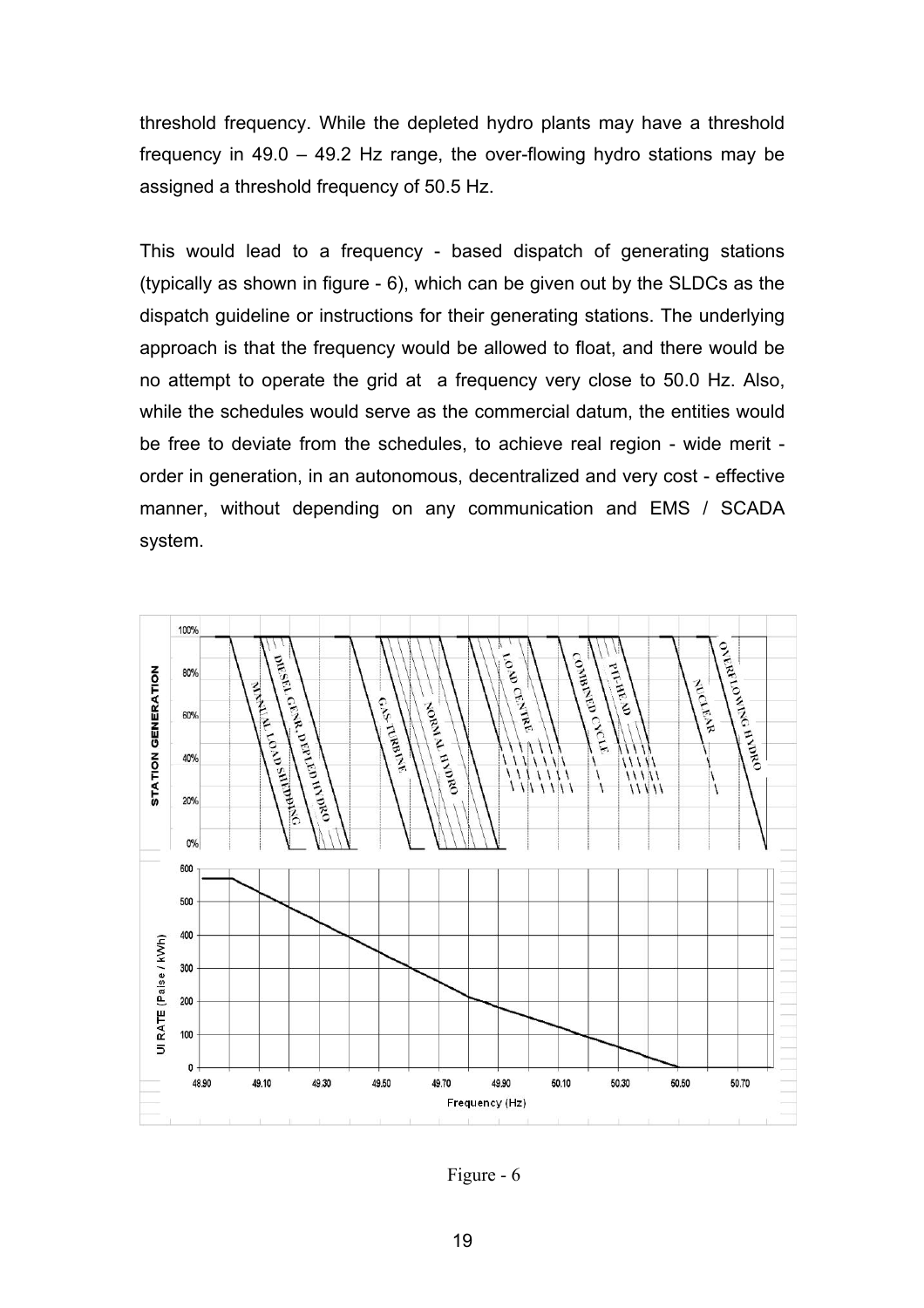## TRADING OF STATES'  $\vert \mathsf{F} \vert$



A simple trading opportunity has been described in chapter - D, for the purpose of explaining the working of the available mechanism. A surplus availability of Central station entitlement for State - C has been assumed therein. Most of the large Central stations are, however, pit-head or nuclear plants, with comparatively low variable costs / energy charge rates. The instances of such low variable cost power being determined as surplus would occur only when the off-peak hour consumer demand in the State can be and is met from other sources having a comparable or still lower variable cost. State - C would generally have its own load-centre plants, with a variable cost higher than that of the Central station under consideration. These load-centre plants would naturally be scheduled to back down during off-peak hours, before the possibility or requirement of backing down the Central station arises.

In other words, the more common situation would be that the States' own generating stations are backed down during off-peak hours. It would therefore be the energy from off-peak surplus of such stations that would be more commonly available daily for being offered to another State, either for catering to consumer demand which the latter cannot meet on its own, or to replace costlier energy. The State - C (which has such off-peak surplus) should first try to find out if there are any buyers available for its own surplus generation. Obviously, such buyers would have to pay a price higher than the variable cost of load-centre stations concerned. If nobody is ready to pay such a price for this off-peak energy, the concerned load-centre stations will have to be backed down. If State - C has a surplus even after the permissible backing down / shutting down of all such stations, the circumstances described in chapter - D would arise, and options as explained therein shall have to be exercised.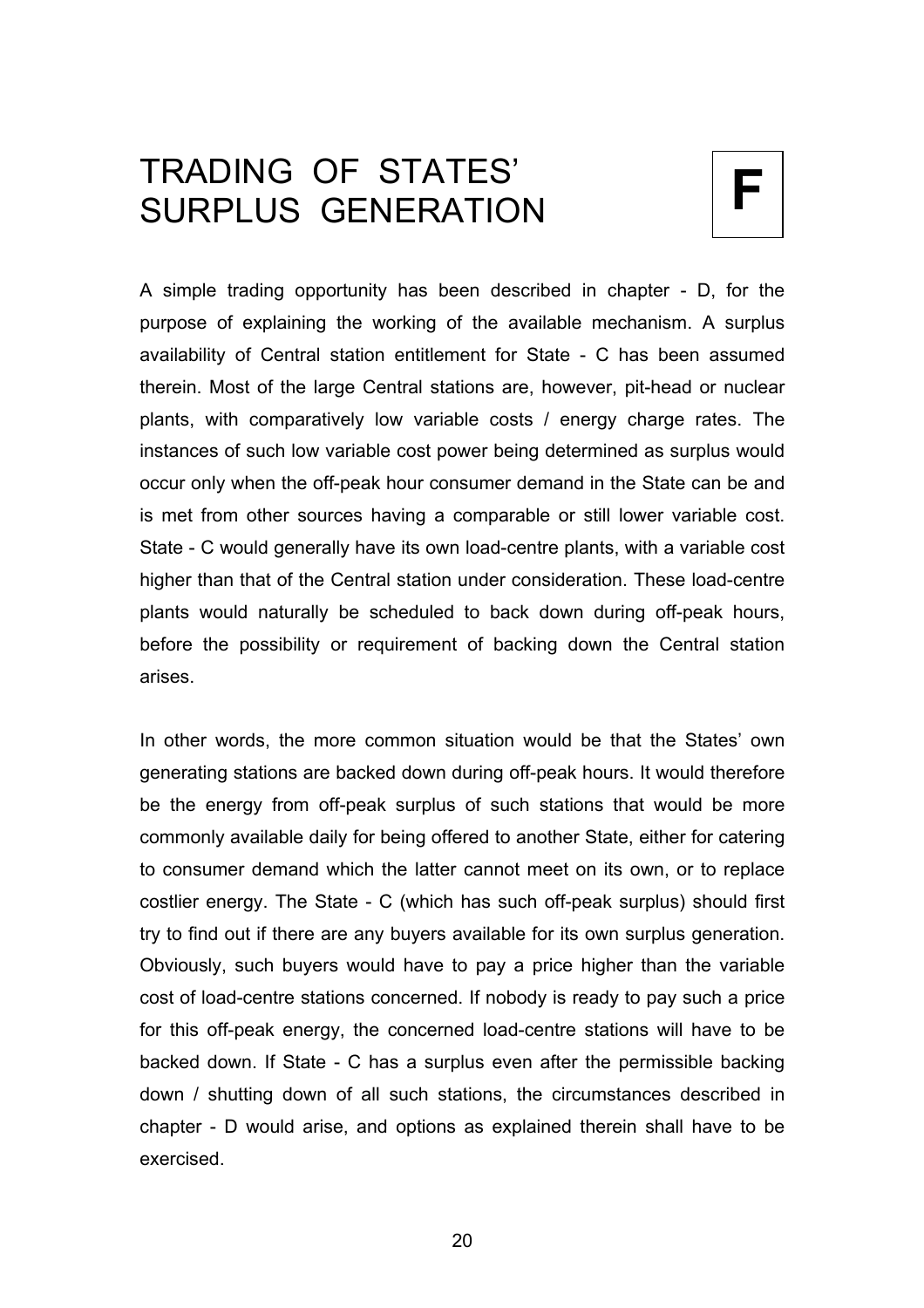The price at which State - C considers selling its own surplus generation would have no relationship with the rate(s) at which State - C gets its entitlement from Central generating stations. Instead, it will have to be higher than the variable cost of State - C's own stations, which would have to be backed down if this power is not purchased by another State. The price that the latter may agree to pay shall however depend on (i) the price at which offpeak power may be available to the needy State on comparable terms from some other source, (ii) the likely UI rate during those hours, and (iii) the criticality of the need for additional power, and (iv) the price the needy State is ready to pay. Obviously, these aspects cannot be covered in a formula, and the price will have to be negotiated between State - C and the purchaser(s).

Now, suppose a situation arises wherein State - C does not require energy from a certain station of its own, having a variable cost of say 200 paise/kWh, during certain off-peak hours, and no other State is willing to enter into a bilateral contract for taking this energy on a scheduled (committed) basis at 200 paise plus. In such a situation, the State load dispatch centre (SLDC) shall have to schedule this station to back down during such off-peak hours. However, if the actual frequency during those hours on a particular day is below 49.8 Hz, this station should not back down. The resulting surplus energy should go into the regional grid as State's UI. The State would get paid for it at the prevailing UI rate, and the amount should be suitably passed on to the concerned generating station. This would happen automatically when Availability Tariff is implemented for the intra - State stations as well.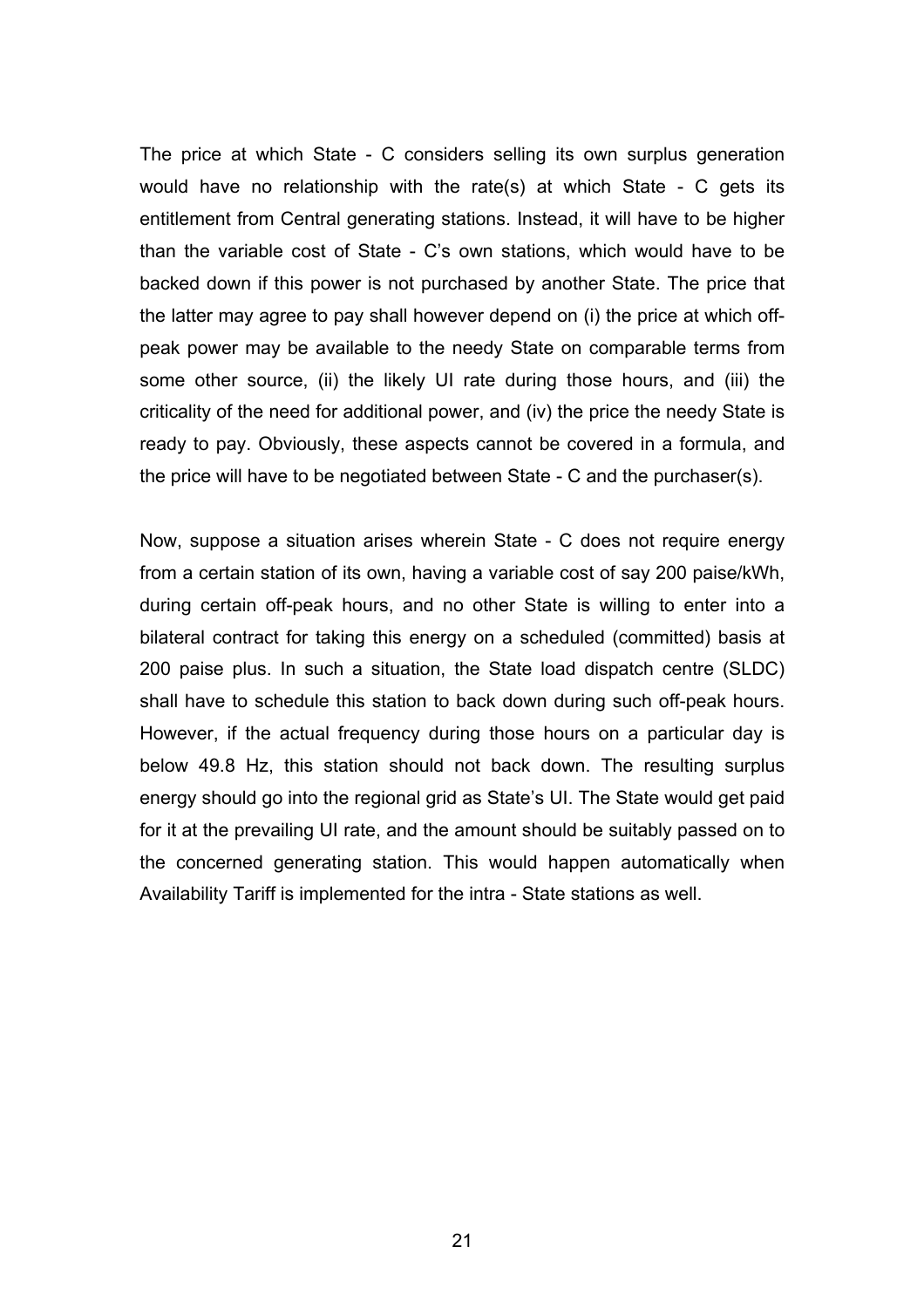### EXPECTATIONS FROM **CENTRAL STATIONS**



In the day-to-day operation under Availability Tariff framework, a Central generating station has to declare by 9 AM every morning its foreseen MW output capability for the next day. This must be done judiciously and faithfully. Unless it is planned to bring in or take out a generating unit or a major plant auxiliary, a thermal station should have only one figure of MW availability for the whole of the next day, i.e., for 24 hours midnight to midnight.

The above availability forecast should be the best assessment by the plant operators of the average MW output capability. Based on the operational feedback during the day, the availability forecast can be trimmed by 10 PM. No margins / cushions need be kept. As long as the actual average availability during a day is close to the declared availability for that day, there would be no commercial implications. In case the foreseen plant availability changes due to a unit / equipment outage during the day, the same should also be advised by the Central generating station to the RLDC, latest by 10 PM.

In case a unit or auxiliary is required to be taken out of service during the next day, it would be expected that it is planned to be done after the morning / evening peak. Similarly, if a unit or auxiliary is to be brought back in operation, it should be so planned that plant availability increases before the onset of morning / evening peak. It is expected that these plant availability changes are declared faithfully, and plant operation is attempted accordingly. There could however be problems during a unit restart, resulting in deviations from schedule. As long as these are not deliberate, such deviations should only be accounted as UI, and should not be viewed as "gaming".

By 5 PM of the scheduling day, the dispatch schedule for Central stations (for the next day) would be available from the concerned RLDC. Normally, all beneficiaries would requisition their respective entitlements fully for all 24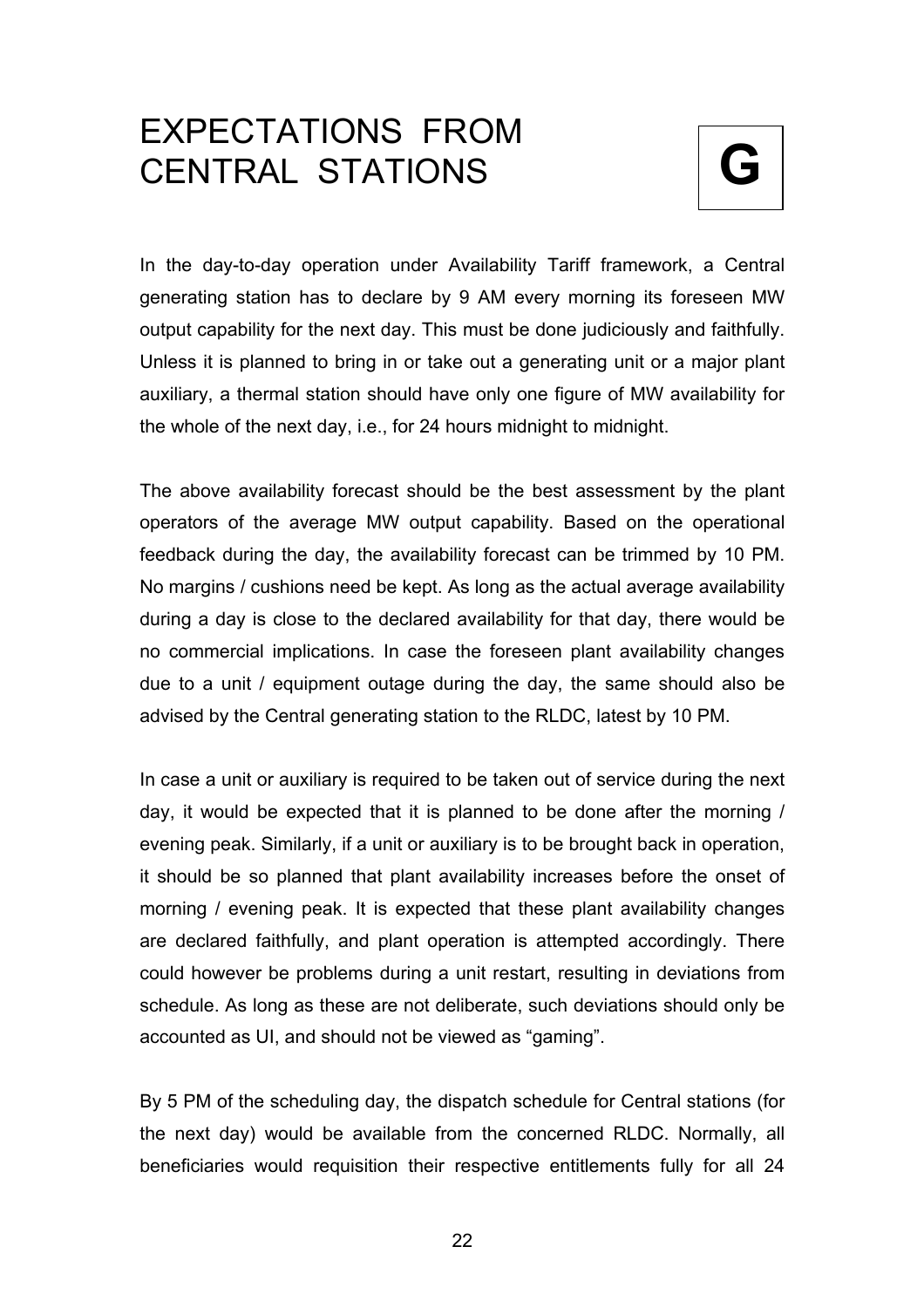hours, and the Central stations (other than liquid fired) would not have any residual capability available for trading. However, in case a beneficiary requisitions less than its full entitlement, the Central station may at its sole option, trade the resulting residual capacity, as described in chapter - D. If it is done on a bilateral basis (as per second alternative), it has to be included in the final schedule for the next day, for which the RLDC has to be advised by the Central station by 10 PM.

During the day of operation, the Central generating station would be expected to operate in a safe and efficient manner, keeping in view its dispatch schedule and grid conditions. As long as the grid frequency is below a generating unit's threshold frequency (described in chapter - E and illustrated in figure - 4), the unit should deliver its full continuous output capability. When the grid frequency rises above the unit's threshold frequency and is likely to remain high, the unit should be backed down in a graded manner, irrespective of its dispatch schedule.

Please note that the "unit load" shown in figure - 4 is the load to which a generating unit is to be brought back after primary response to frequency fluctuation in the grid. All generating units have to be on free - governor mode of operation (FGMO), and have to participate in primary frequency control. For example, if frequency rises by 0.1 Hz, the unit load should automatically and immediately come down by 4 - 5%. Over the next 4 -5 minutes, the unit load should gradually be brought back to the previous level by supplementary control, as long as grid frequency remains below the unit's threshold frequency. When grid frequency goes above the threshold frequency, the unit load should be reduced to the level as plotted in figure - 4. The desired FGMO and supplementary control are illustrated in figure - 7. The recommended rate of supplementary control is one percent per minute, e.g. 2 MW per minute for a 200 MW unit.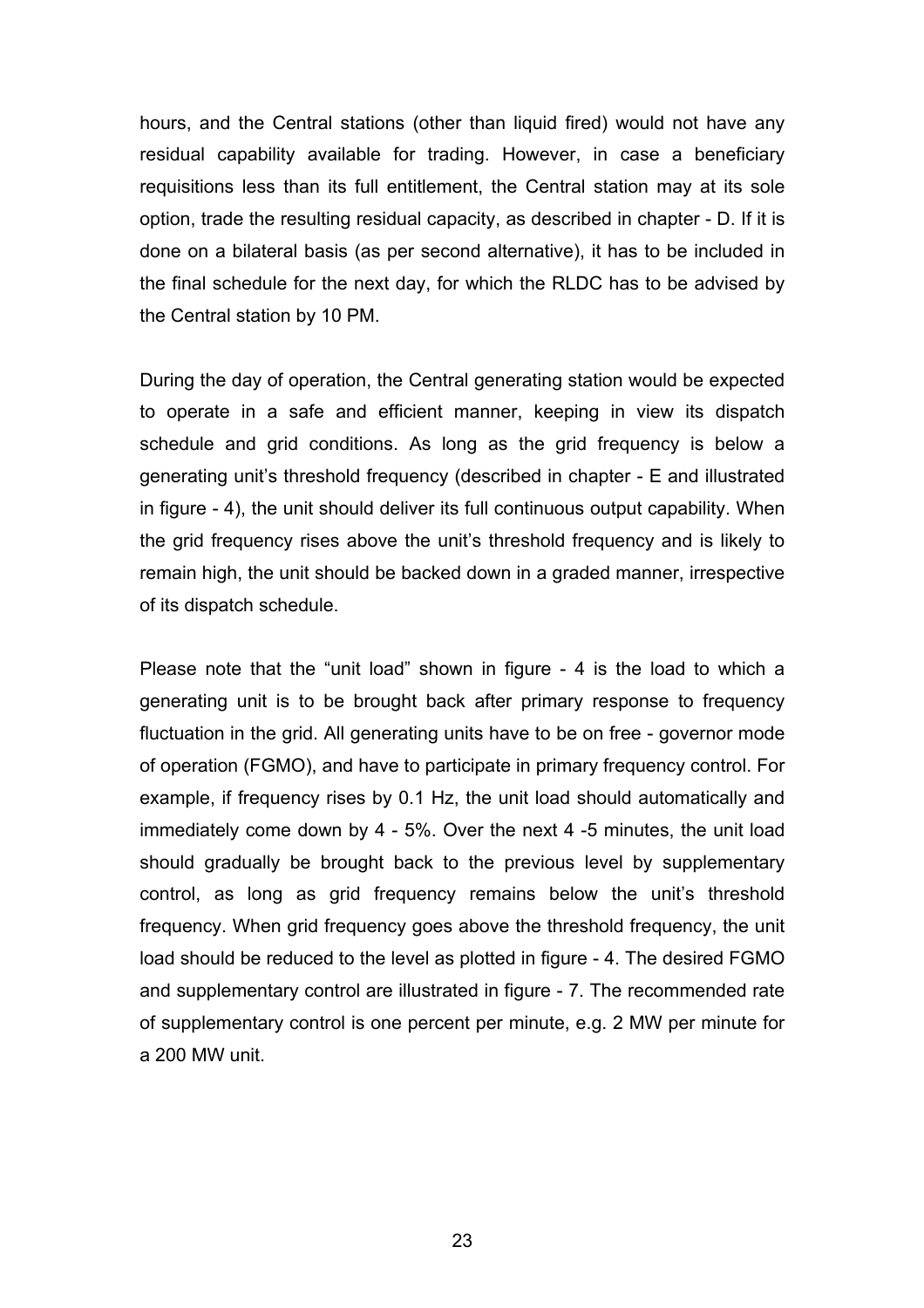

Figure -7

In the event of unforeseen tripping of a generating unit or of a major auxiliary (forced outage), which brings down the availability of the station suddenly, the operator should quickly assess the possibility of bringing back the unit / auxiliary and resuming generation as per the given schedule. In case this is possible within an hour or two, the operator should inform the RLDC that the station's availability declaration (for commercial purpose) and schedule should not be revised. On the other hand, in case the station availability is foreseen to remain curtailed for a longer duration, the RLDC should be formally informed about the change in station availability, along with the curtailment duration, to the extent determined. The RLDC would give effect to the availability change, and corresponding revision of schedules, after one hour. During the intervening period, the deviation from schedule would be recorded as UI, and the station would have to pay back for the shortfall at the prevailing UI rate, while getting paid the capacity charge and energy charge respectively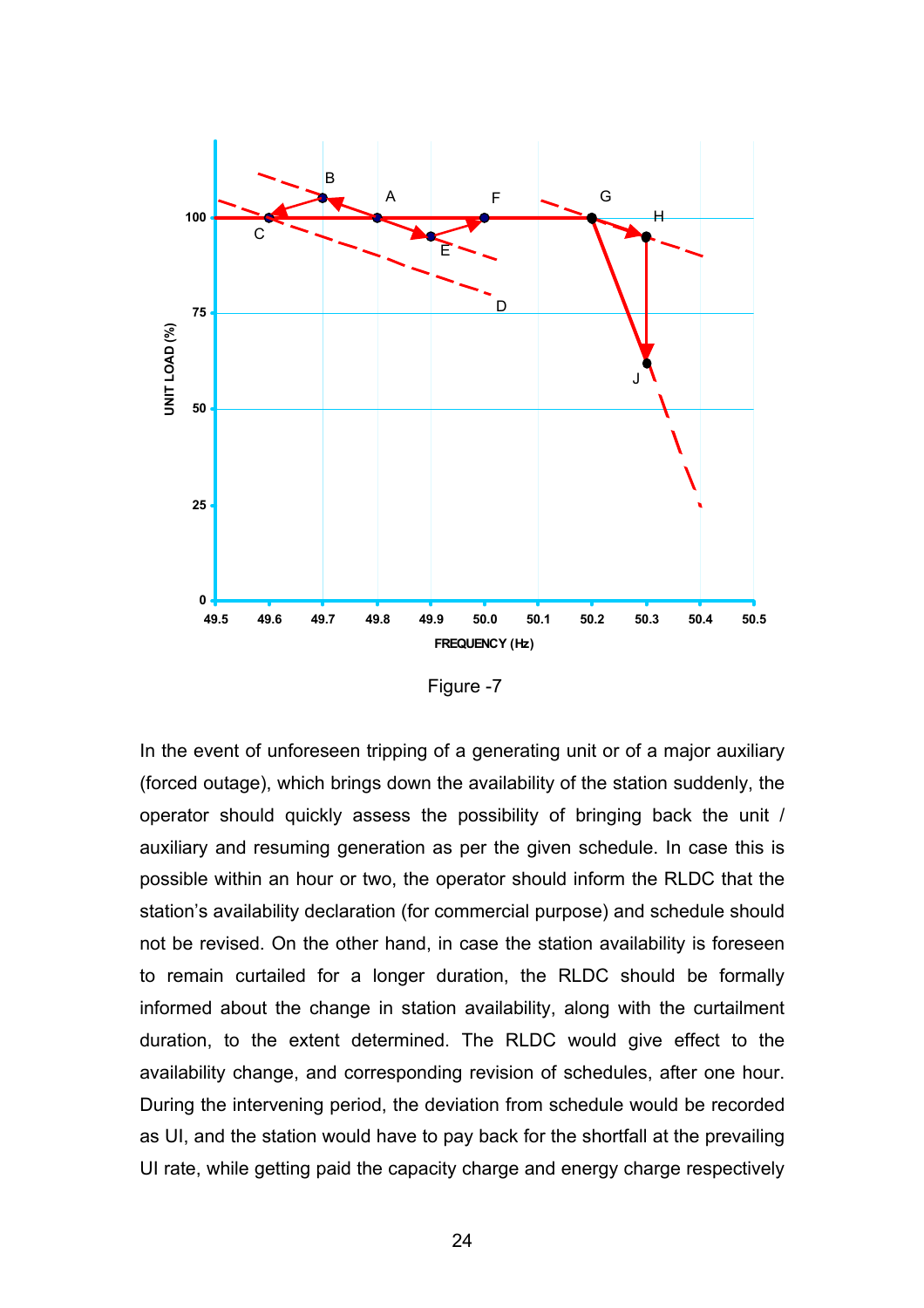as per pre-revised availability declaration and dispatch schedule. This is illustrated in figure - 8. The plant operator should therefore not delay his availability change advice to RLDC.



Figure - 8

It would be noted from the foregoing that the Central generating stations, at their discretion, can deviate from the schedule given out by RLDC, and take advantage of the UI mechanism. The schedule too is based on availability declaration by the station. The stations thus have the desired autonomy. The only mandatory requirement is that of operating within the overall framework of Availability Tariff and Indian Electricity Grid Code (IEGC). FGMO is mandatory for all generating units connected to grid. Another requirement under IEGC is that reactive power (MVAR) generation at the Central stations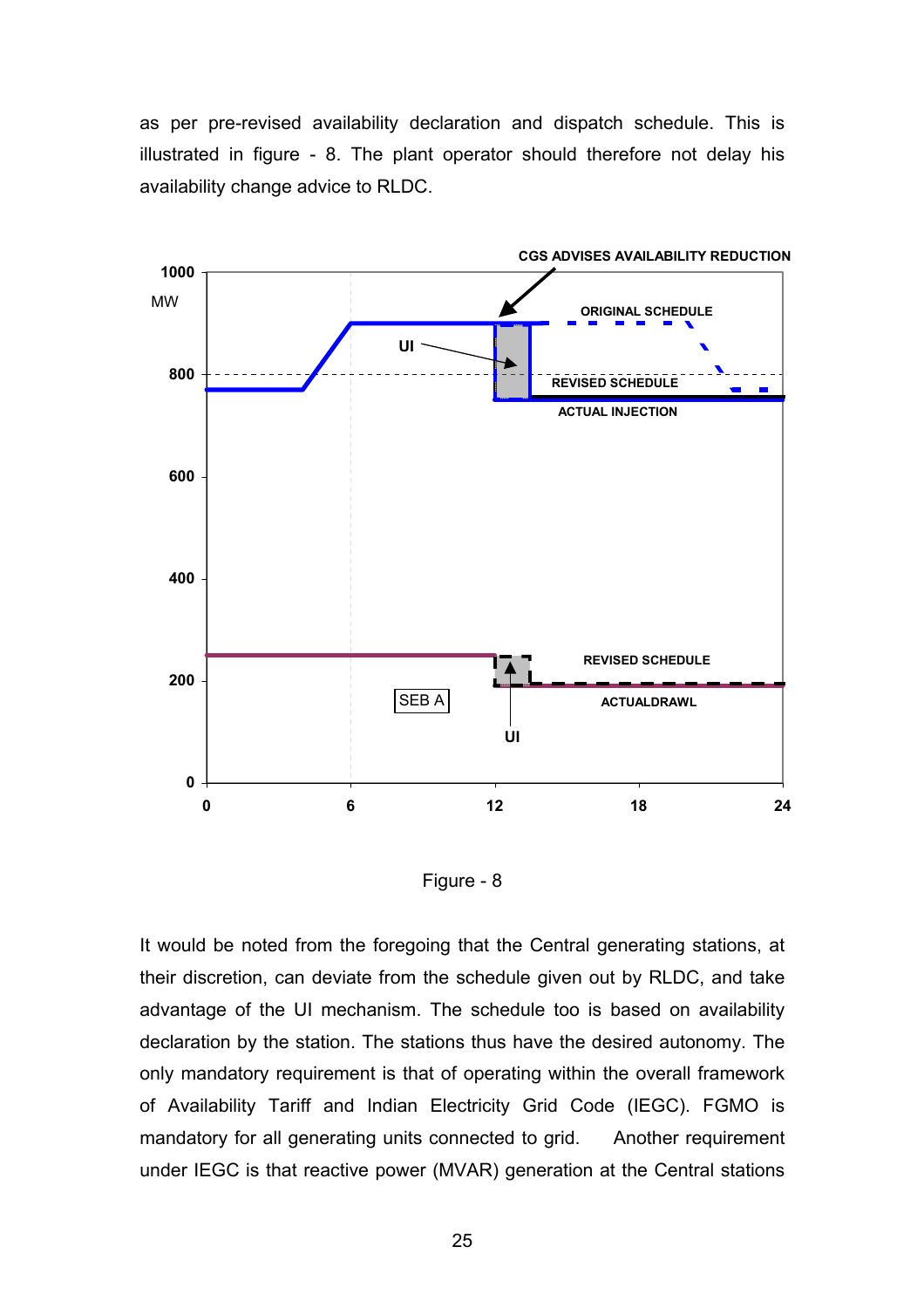shall be as per instructions of the concerned RLDC, but within the generating units' reactive capability.

On a long-term basis, the Central generating companies are expected to operate and maintain their stations diligently, and ensure high plant availability in a sustained manner. They should also coordinate sincerely with the concerned Regional Power Committee (RPC) and RLDC in respect of scheduling of planned unit outages.

One of the primary objectives of Availability Tariff is to encourage maximisation of generation, particularly during periods of power shortage. It is evident that the country would continue to suffer from daily peak-hour shortage for many years to come. No body need grudge the Central generating companies earning extra money through achievement of a plant availability level higher than the norms; it only enables more consumer demand to be met, and load-shedding to be correspondingly reduced. The only thing to be guarded against is that the plant availability is not deliberately under-declared, with the objective of earning high amounts as UI. Once the plant availability, i.e. the MW output capability, has been declared judiciously and faithfully, the generating station should be freely allowed to deviate from the given schedule without any restrictions, as long as there is no transmission constraint. Any deviation which gives extra income to a generating station through the UI mechanism also ensures extra power for consumers and/or enhanced optimisation / conservation of resources, and is therefore acceptable.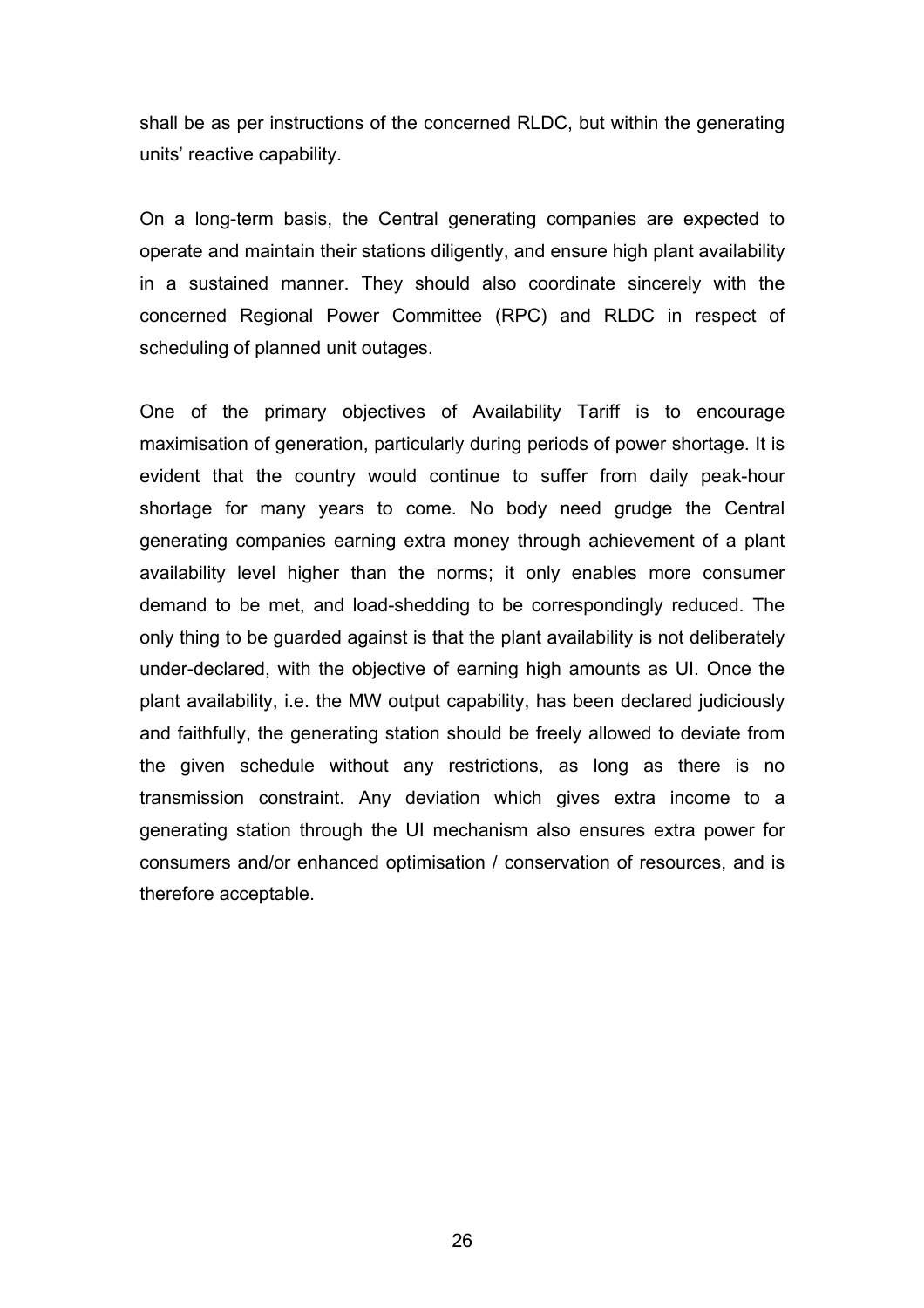# GUIDANCE FOR STATE LOAD<br>DISPATCH CENTRES (SLDCs) | **H**



The SLDCs shall have to carry out their functions in compliance with provisions in the respective State Electricity Grid Code. This chapter is intended only for general guidance of SLDCs from the perspective of Availability Tariff for Central stations and Indian Electricity Grid Code (IEGC).

The daily scheduling process for Central stations has been described in chapter - B. How the States can take advantage of the commercial mechanism now available, to trade surplus generation in off-peak hours is described in chapters - D and F. These mainly deal with actions on the previous day, up to issuance of final schedules by RLDC. As a general rule, the SLDCs should requisition their entire entitlement in the available Central generating station capacity (other than liquid fired) for the whole day, unless their consumer load profile and intra-State generation mix is such that the total State load during certain hours of the day is expected to be less than the Central entitlement plus intra-State generation of a variable cost lower than the highest energy charge rate of Central generation. In such a case, the requisition from Central stations having high energy charge rates could be suitably curtailed during the concerned hours, provided the frequency is expected to rise during those hours to a level that causes the UI rate to fall below the energy charge rate of the concerned station. In case frequency is not expected to rise to such a level during those hours, Central station requisition should not be curtailed, and the surplus should be traded bilaterally or as UI, as explained in chapter - D.

On the day of operation, the SLDCs have to primarily monitor the intra-State system. They have to keep a general watch on the actual net drawal of the State from the regional grid vis-à-vis the State's net drawal schedule, but it is not necessary to endeavor to equalize the two. In fact, in the system in place, it is beneficial as well as desirable to deviate from the net drawal schedule depending on the circumstances. For example, an overdrawal may result from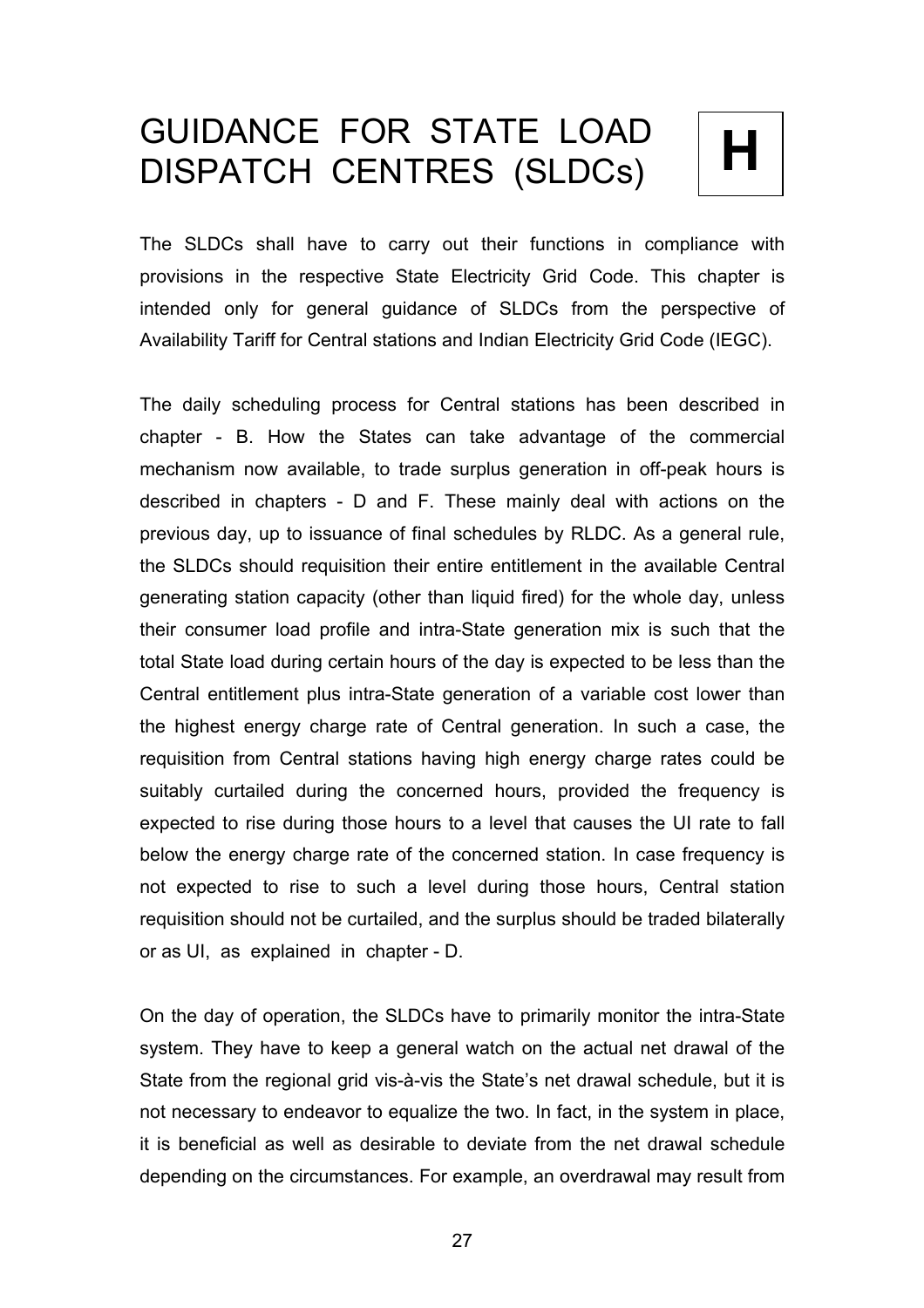increase in consumer load or reduction of intra - State generation. If there is no transmission constraint and grid frequency is good, it causes no problem for the larger grid, and the extra energy comes to the State at a low UI rate. There can be no objection to extra consumer demand being met through such over-drawal. There can also be no objection to the over-drawn energy replacing the intra - State generation of a higher variable cost. The SLDC should in fact try to increase its overdrawal further, as long as frequency is good, by (i) reducing own generation which has a variable cost higher than prevailing UI rate, and (ii) restoring consumer load that had been shed.

Even if a State overdraws in a low-frequency situation, it would mean meeting consumer demand which would not have been met otherwise, and is beneficial from this angle. However, it has following adverse implications:

- i) The regional grid may be endangered if frequency falls below 49.0 Hz, or if some transmission element gets excessively overloaded. RLDC may then ask the SLDC to curtail its overdrawal, and SLDC must take necessary action immediately.
- ii) Another State (which is under-drawing) may be perceived to be getting deprived of its rightful share. However, this would be the case only if that State has resorted to load shedding, AND frequency is below 49.0 Hz. If a State carries out load shedding and thereby causes inconvenience to its consumers while frequency is above 49.0 Hz, it would be doing so either because of a misconception or for commercial reasons, i.e., to get UI payment, and therefore would not have a valid ground for feeling aggrieved.
- iii) The over-drawing State shall have to pay UI charges at a high rate. The SLDC would have to be sure that it is in the State's overall interest.

The SLDC should therefore take the following corrective action in the event of overdrawal during low frequency situation: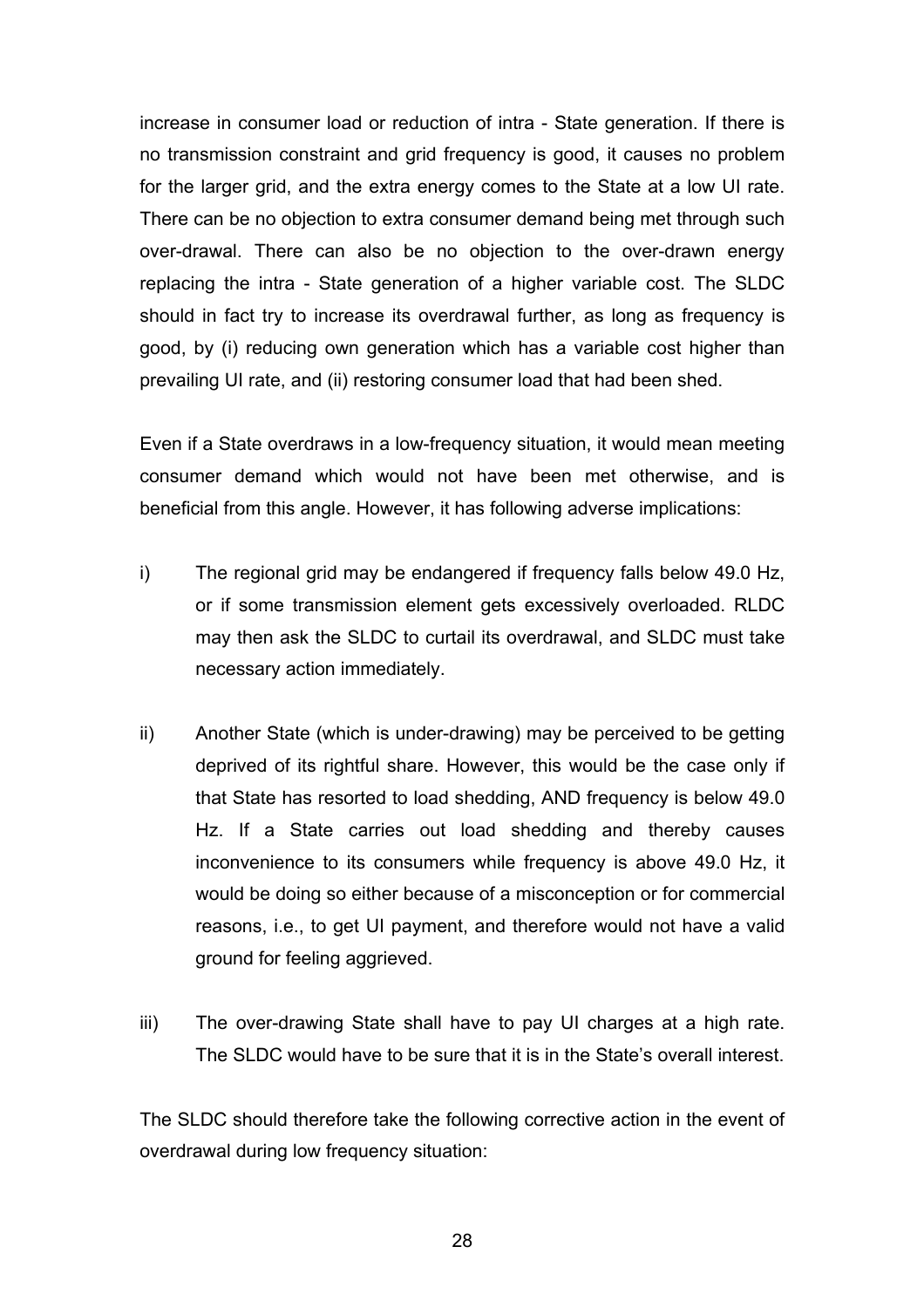- i) Increase Central station requisition to full entitlement (in case not fully requisitioned earlier).
- ii) Maximize generation at intra State stations having variable costs lower than prevailing UI rate. (This can be in the form of standing instructions, i.e., frequency - linked dispatch guidelines).
- iii) Harness captive and co-generation, to the extent available at a price lower than the prevailing UI rate.
- iv) Explore the possibility of purchasing power through a bilateral agreement.
- v) Curtail consumer load.

A situation of under-drawal can arise in case consumer load in the State comes down in an unpredictable manner. If this happens at a time of general shortage in the regional grid (wherein frequency would be low), the underdrawal is beneficial for all, and SLDC should let it continue. For enhanced optimization, the SLDC may even resort to:

- i) maximizing generation at all intra-State stations whose variable cost is below the prevailing UI rate.
- ii) increasing Central station requisition to full entitlement (in case not fully requisitioned earlier).
- iii) harnessing captive and co-generation, to the extent available at a price lower than the prevailing UI rate.
- iv) curtailing consumer load, by shedding low priority consumers (provided UI earning for the utility justifies such load shedding). This is totally optional, and helps the regional grid. Overall interest of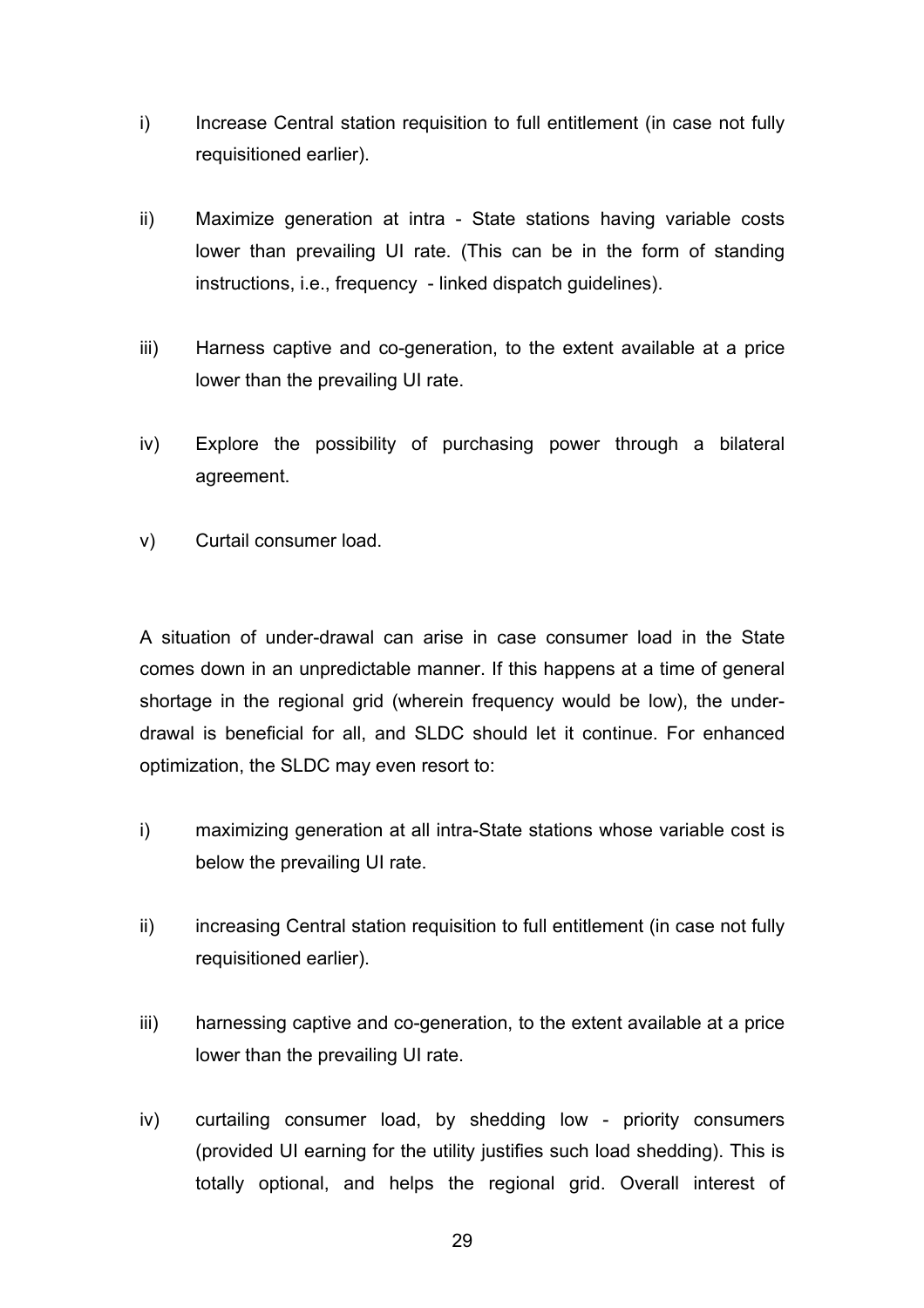consumers in the State is however to be safeguarded by the concerned State Electricity Regulatory Commission (by specifying limits for such load shedding).

In case under-drawal takes place when grid frequency is good, the SLDC should take action to reduce the under-drawal, through one or more of the following measures:

- i) Restore consumer load which may have been shed.
- ii) Back down intra-State generation having variable costs higher than prevailing UI rate, preferably through standing frequency - linked dispatch guidelines.
- iii) Reduce drawal schedules for Central generating stations whose energy charge rate is higher than the prevailing UI rate, and/or arrange a bilateral sale.

It would be seen from the above that the action to be taken by the SLDC depends on the grid frequency, rather than on whether the State is in underdrawal or over-drawal mode. The need for action on the above lines would generally arise when there is a change in system status, e.g., tripping of an intra-State generating unit, a load crash within the State, or a frequency change due to load-generation imbalance elsewhere. Hence, the SLDC operators need to be perpetually vigilant to promptly initiate the desired action, for grid security as well as commercial optimization.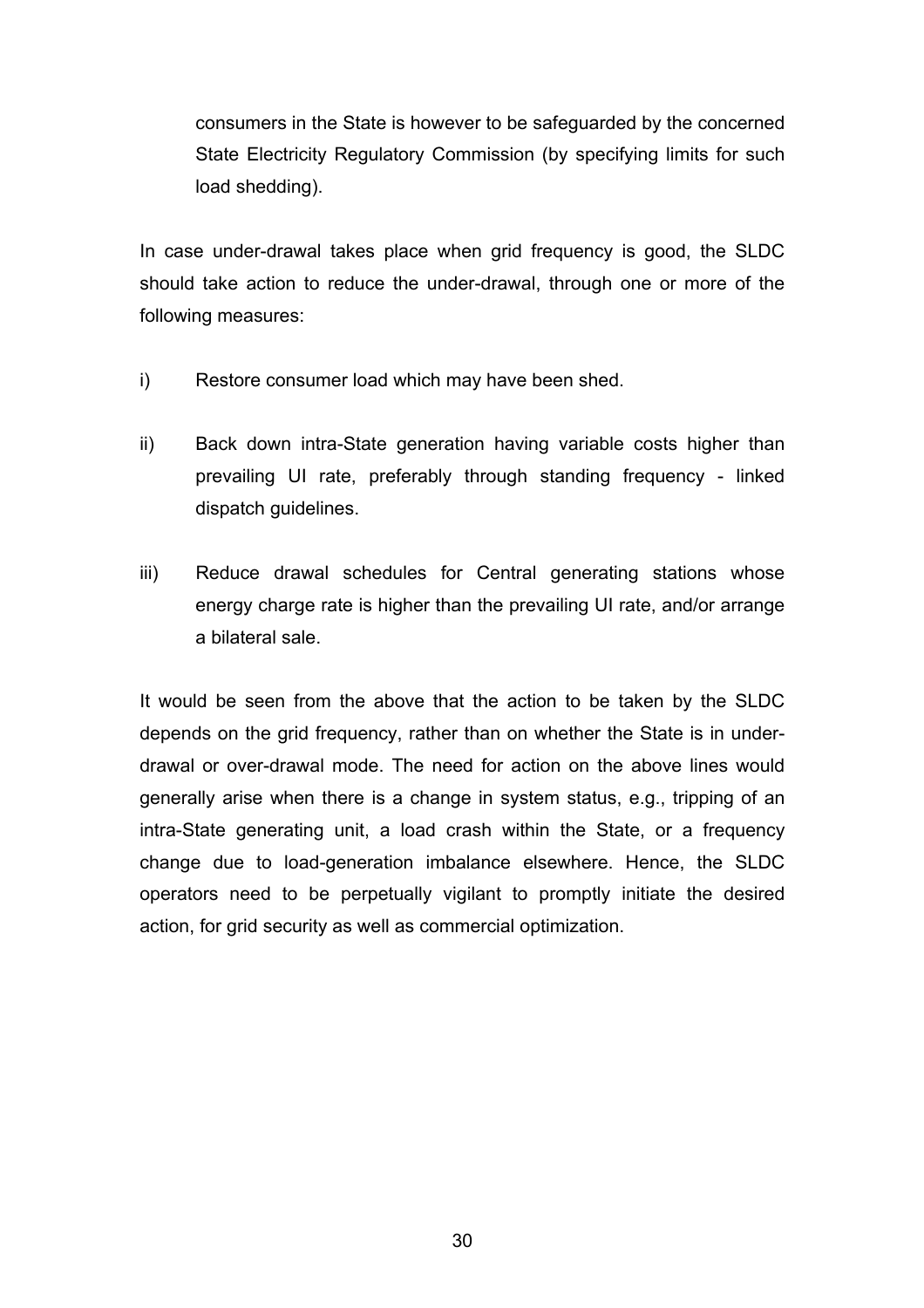## OPTIMUM UTILIZATION OF<br>INTRA - STATE RESOURCES

Although Availability Tariff has so far been implemented only for Central generating stations, and is perceived to be operating at regional (inter-State) level, it has an immediate, though indirect, impact on intra-State operation, as explained below. In the mechanism now in place, each State has a specified allocation in the identified Central stations, in terms of a percentage share in the generating capacity. This determines the MW entitlement of each State day-by-day, depending on ex-power plant capability declared for the day by the respective generating stations on the previous day, as described in chapter - B. Since the above entitlement can meet only a part (around 30%) of the total consumer demand in a State, it is necessary for each State to optimally deploy the other (intra-State) resources, particularly because the total demand far exceeds the total power availability presently.

In an interconnected power system, the net drawal of a State is always equal to the total consumer load within the State minus the total of intra-State generation. In case the actual net drawal exceeds the net drawal schedule (based on State's entitlement in Central stations and its requisition), the State has to pay UI charges. This liability can be reduced by restricting the overdrawal, particularly when frequency is below normal. This in turn requires (if load shedding has to be restricted) maximization of output from all intra-State stations, which means that there is a pressure on each State as well for perpetually enhancing the availability of all intra-State stations. It is another matter that in the absence of Availability Tariff for intra-State stations, these stations have no direct incentive acting on them for maximizing their availability.

On the other hand, during off-peak hours, when total consumer load can be met from only a part of the generating capacity available, the stations of higher variable cost should be backed down. The intra-State stations are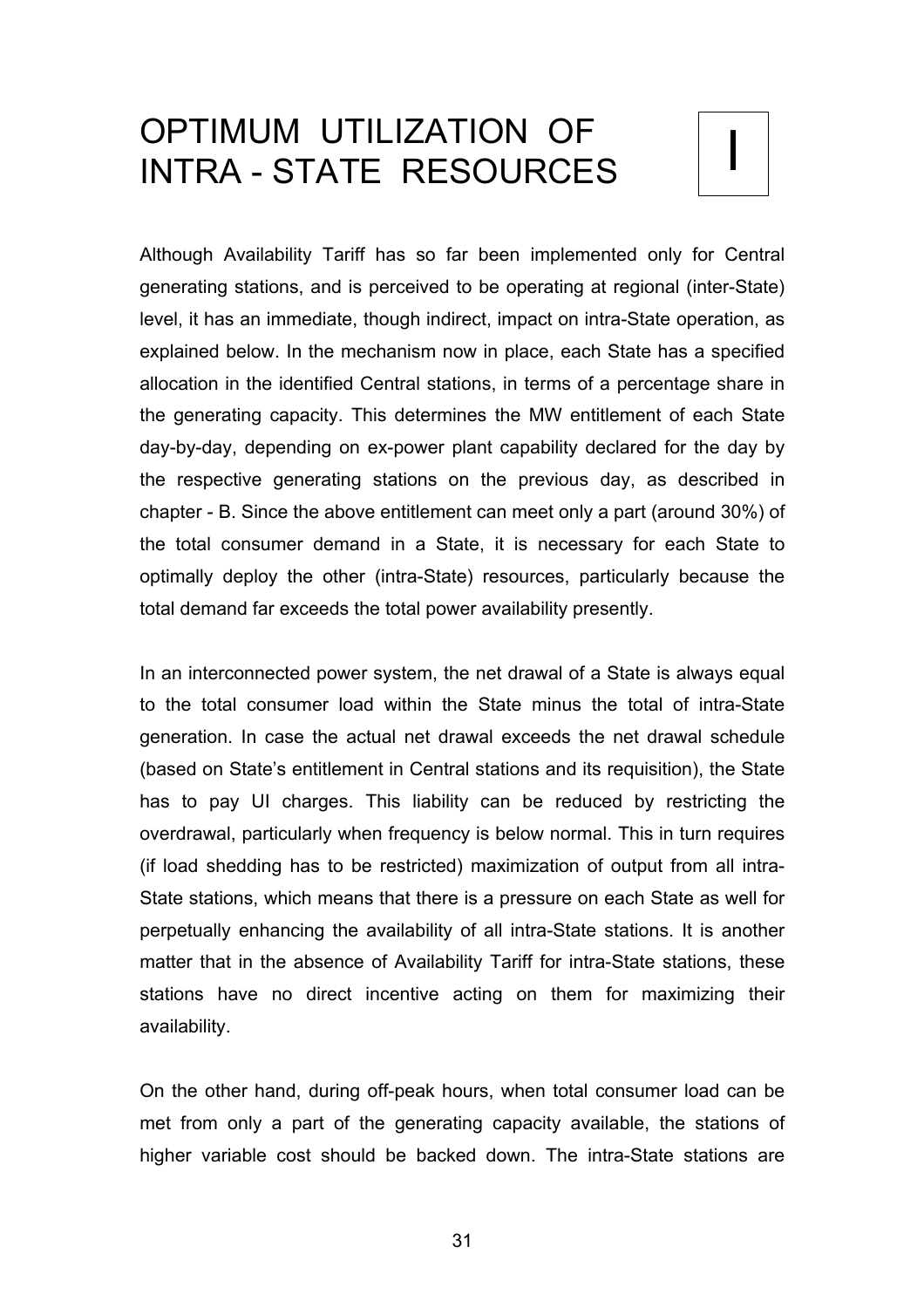mostly located at load-centres and have a higher variable cost as compared to Central stations, which are mostly pit-head. In the earlier regime (pre-ABT), in case an SEB reduced its drawal from Central stations, its payment liability came down at the composite rate (fixed + variable cost) of those stations. The SEBs, therefore, made an uneven comparison: variable cost of their own stations versus composite cost of Central stations, and did not back down their own stations if former was lower, even if it was higher than the variable cost of Central stations. In effect, the merit order was being distorted and generation was not being optimized. The position has now radically changed. The SEBs compare only the variable costs, and ask intra-State stations to back down during off-peak hours. These stations, however, are reluctant to back down (due to continuation of single-part tariff for them, which discourages such backing down) and SLDCs face problems. The remedy lies in implementation of Availability Tariff for all intra-State stations as well, and only then would the States be able to achieve maximum optimization in their own operation.

Further, extension of the UI mechanism to the intra-State stations would get them to respond to grid conditions on their own in the most desirable way. The States would be directly benefiting: higher power availability during peakload hours, reduced load shedding, and a possibility of earning UI.

All hydro-electric stations, to the extent possible with storage / pondage volume available, should be scheduled to generate during hours of peak system demand and to shut off / back down during off-peak hours. During actual operation, they should back down any time the grid frequency tends to rise and remain above a threshold even if it means deviating from the schedule advised by SLDC. Similarly, when frequency tends to be below the threshold, the generation should be increased (even if not scheduled during those hours of the day). Further, bringing in of hydro generation should be held up/deferred if frequency is rising, and backing down should be held up deferred if frequency is falling.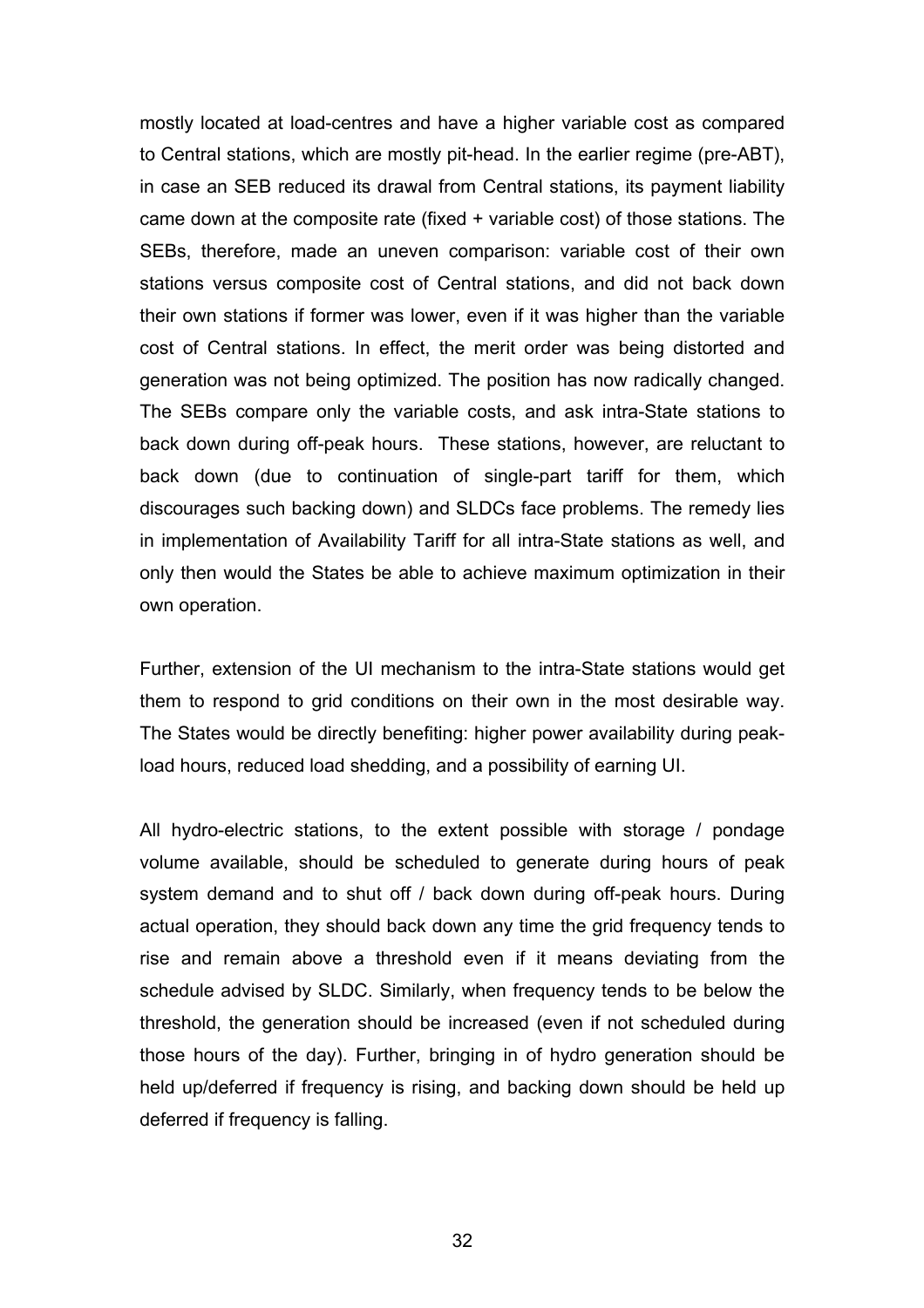Pumped-storage plants should be operated with grid frequency as the primary signal. They should be pumping during those hours of the day when frequency is at the highest level, even if it causes the State to over-draw from the regional grid. They should be generating as per capability during the hours when the frequency is at the lowest level. Such optimal operation, however, requires the grid frequency to have a daily pattern, which should emerge when a majority of the generating units are brought on effective free governor mode of operation.

The demand - supply gap in the country can be bridged substantially by harnessing the existing captive and co-generation into the grid. This can be done fairly quickly by stipulating that any injection from such plants into the grid (to the extent not covered under a contract with the SEB / local utility) would be paid for as per the frequency-linked UI rate. The logic for this is simple: such injection, with other things within the State remaining unchanged, would either reduce the State's over-drawal from the regional grid or increase its under-drawal, MW for MW. For each unit injected by captive/co-generation, the State would financially gain with respect to regional grid at the prevailing UI rate. This can be passed on to the supplier of that energy.

UI is a very versatile mechanism. It can even be applied for non-conventional generation (solar, bio-mass, wind, mini-hydel) to gainfully harness the capacity, which may not come into the grid otherwise.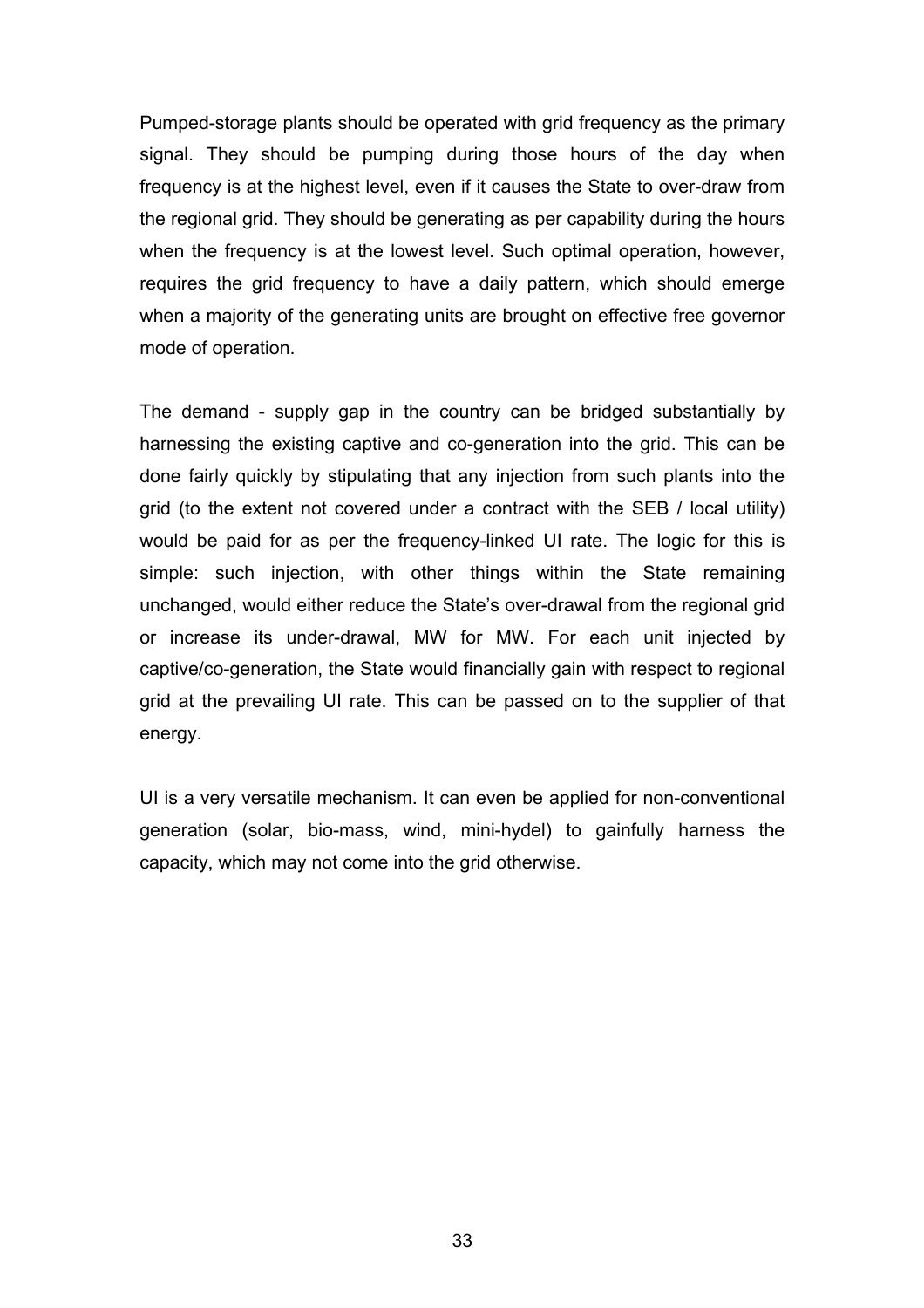### **J** "OPEN ACCESS", "WHEELING" AND "ENERGY BANKING"

Availability Tariff is primarily meant for long-term supply from generating stations on a contractual basis and is not directly applicable for transactions under "open access" and "wheeling" provisions in the Electricity Act, 2003. However, its third component (UI) has a great relevance. "Open access" and "wheeling" generally involve two parties, one supplying a certain quantum of power to the other through the regional / State grid. Any such transaction involves a number of parties, and disputes could arise in scheduling, energy accounting and commercial settlement, unless an appropriate framework is in place.

Suppose party - A has contracted to supply 10 MW round the clock to party - B (in the same State) at a certain price (which need not be disclosed to others), through the State grid. Suppose the transmission loss apportioned to this transaction has been determined as 0.5 MW. Party - B would then be entitled to receive 9.5 MW, provided party - A is actually injecting 10.0 MW into the State grid at its end. In actual operation, both injection by A and drawal by B may fluctuate over the day and the differential may vary from 0.5 MW. Who would pick up the commercial liability arising on account of these deviations? Since A and B are physically apart and operationally independent, a pragmatic solution for commercial treatment in such a case would be to meter the actual injection of A and actual drawal of B in 15-minute time blocks, and separately compute their deviations from their respective schedules (10.0 MW / 2.5 MWh for A and 9.5 MW / 2.375 MWh for B). The frequency-dependent UI rate can then be applied for the deviations, A getting paid from (paying into) the State UI pool account for over (under) - injection, and B getting paid from (paying into) the State UI pool account for under (over) - drawal. The above would supplement the contractual payment by party - B to party - A for 10.0 MW of power supply, and applicable wheeling charges to the State grid owner, to complete the settlement. Installation of this mechanism is absolutely a must for dispute - free and judicious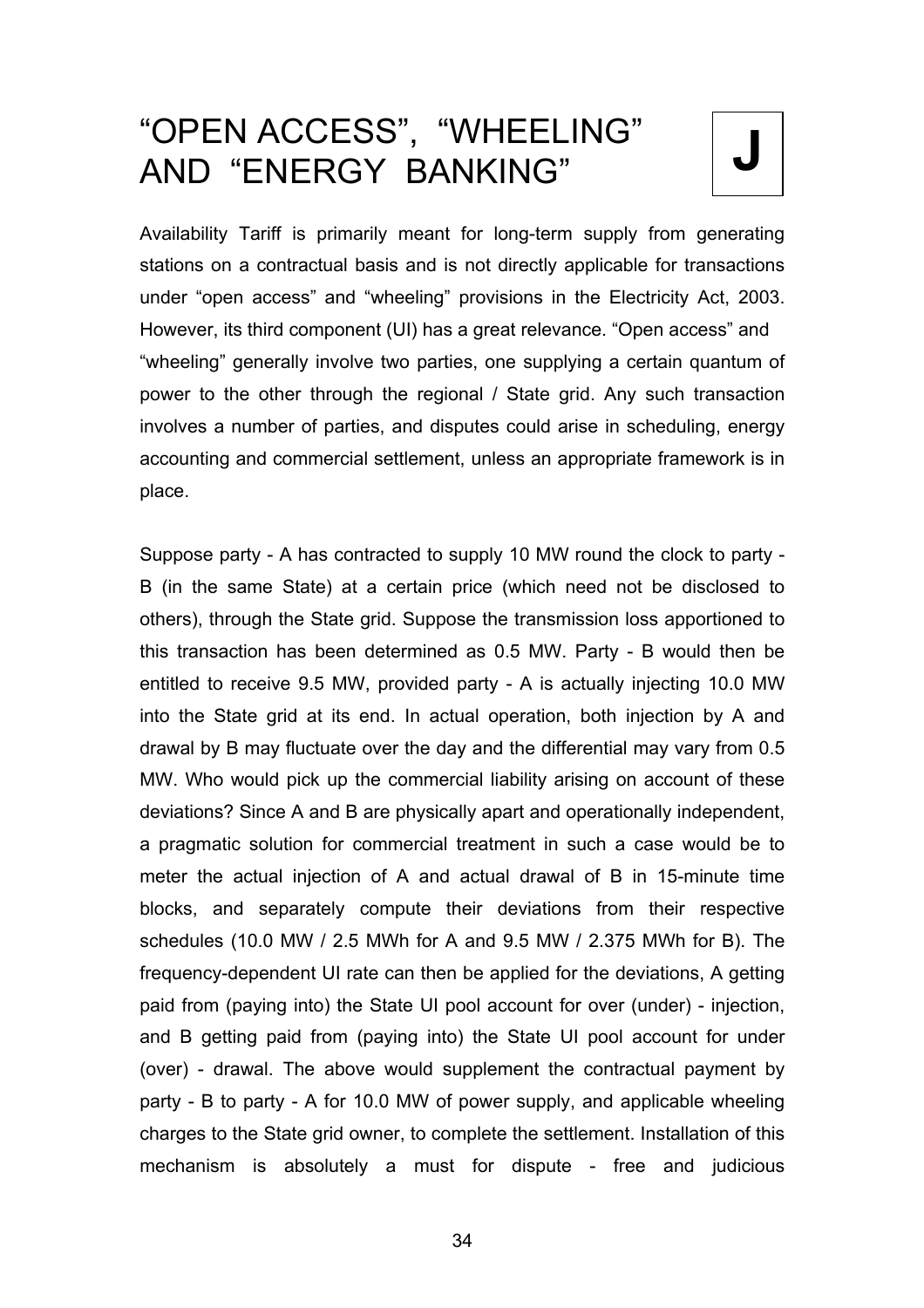operationalisation of "open access" and "wheeling" provisions. Besides, UI has another application.

It would have been realized from chapter - D that UI provides an alternative to bilateral trading of power. An entity with a surplus can sell it either by entering into a contract with another entity, or can supply (sell) it to the pool (the regional grid) as UI. Similarly, an entity with a deficit, or an entity wishing to replace its own costly generation with cheaper energy, can buy its requirement either by entering into a contract with another entity, or simply draw (buy) it from the pool (the regional grid) as UI.

A contracted sale or purchase necessarily involves (i) identifying a counterpart, (ii) agreeing on power quantum, duration, price and other terms & conditions, (iii) ascertaining the adequacy of transmission system, (iv) payment of applicable transmission / wheeling charges and absorption of wheeling losses, (v) day-ahead scheduling through SLDC / RLDC concerned, (vii) payment security for transaction, etc. An agreement also means a commitment by both the parties, to sell / buy as per agreed terms. In case the seller fails to schedule the supply of the agreed quantum of power (due to a short-fall in its own power availability, etc), or the buyer fails to schedule the drawal of the agreed quantum of power (due to fall in its requirement, etc), it would mean a contractual default. The agreement between the two parties must specify how such defaults are to be handled. Another issue would be as to how a party (in case it is a regulated utility) selected its counterpart and agreed on the price, and whether these have been done judiciously. Required checks and balances may even delay the finalization of agreement, and trading opportunities may be missed.

All of the above-listed complications get avoided if one goes through the UI route, but it has the following implications: (i) there is no certainty about price (ii) RLDC/SLDC may ask the supply/drawal to be curtailed in case of a transmission constraint. The major advantage, however, is the flexibility: there is no commitment about the quantum. Also, no question can be raised on the price from audit angle, since it is the prevailing pool price or system marginal